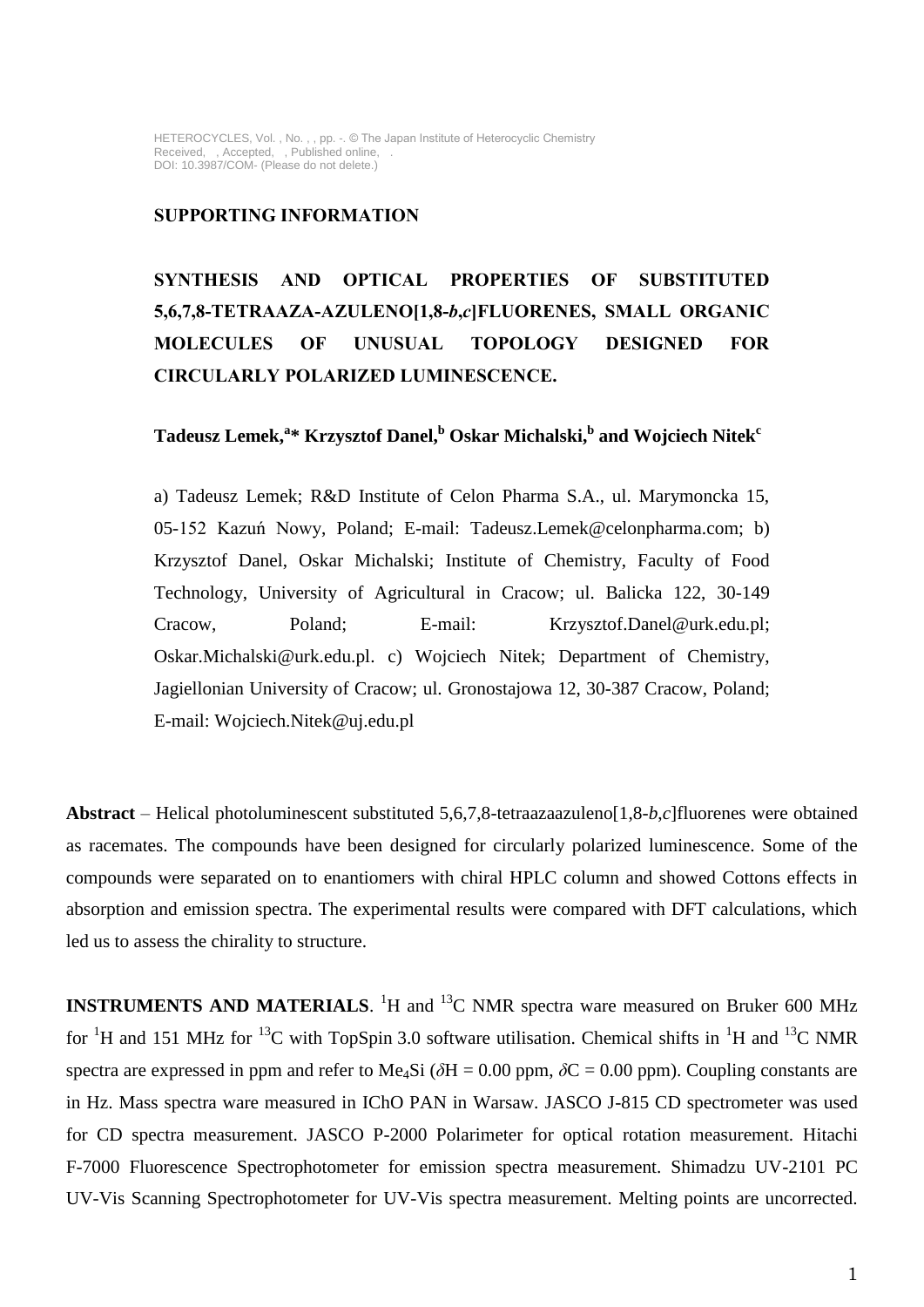The yields refer to isolated products without optimization of the procedures. Quinoline and DMF were dried over CaH<sup>2</sup> and distilled under reduced pressure. Compounds **1-5** was prepared according to literature procedures as shown on Scheme  $1<sup>1</sup>$ 

Substrates for **1-5** synthesis ware commercial available or were prepared according to literature procedures. All chemicals were of maximum purity available or were purified according known methods. Aluminium sheets silica gel 60F254 pre-coated layer thickness 0.2 mm ware used for TLC.  $Al_2O_3$  gel 60 mesh was used for column chromatography. HPLC analyses ware performed on HPLC HSM D-6000A system with DAICEL Chiralcel OD-H 4,6 mm x 250 mm chiral column.



**Scheme 1.** Precursor compounds **1-5** synthesis<sup>1</sup>

**COMPUTATIONS**. All calculations were carried out with the GAUSSIAN 09W rev. A.02 program for M enantiomers.<sup>2</sup> Preliminary geometry optimizations were done semiempirically at AM1 level. Final structure optimizations were accomplished with the use of DFT B3LYP functional and 6-31G(d) basis set including the polarisable continuum model (PCM) for modelling molecules in solution (dichloromethane). In order to eliminate known systematic errors in Gibbs energies a scaling factor (0.9804) was used for zero-point energies calculations.<sup>3</sup> The transition state of racemisation was found by scanning the appropriate dihedral angle (dh1) and forcing a gradual change of configuration. All found transition states were saddle-points of  $1<sup>st</sup>$  order. Cartesian coordinates of optimized structures are listed at the end of supporting information.

Absorption and CD spectra were calculated by TD DFT method at B3LYP/6-31G(d) level with PCM-LR (linear response solvation model) in dichloromethane. Peak half-width at half height: 0.167 eV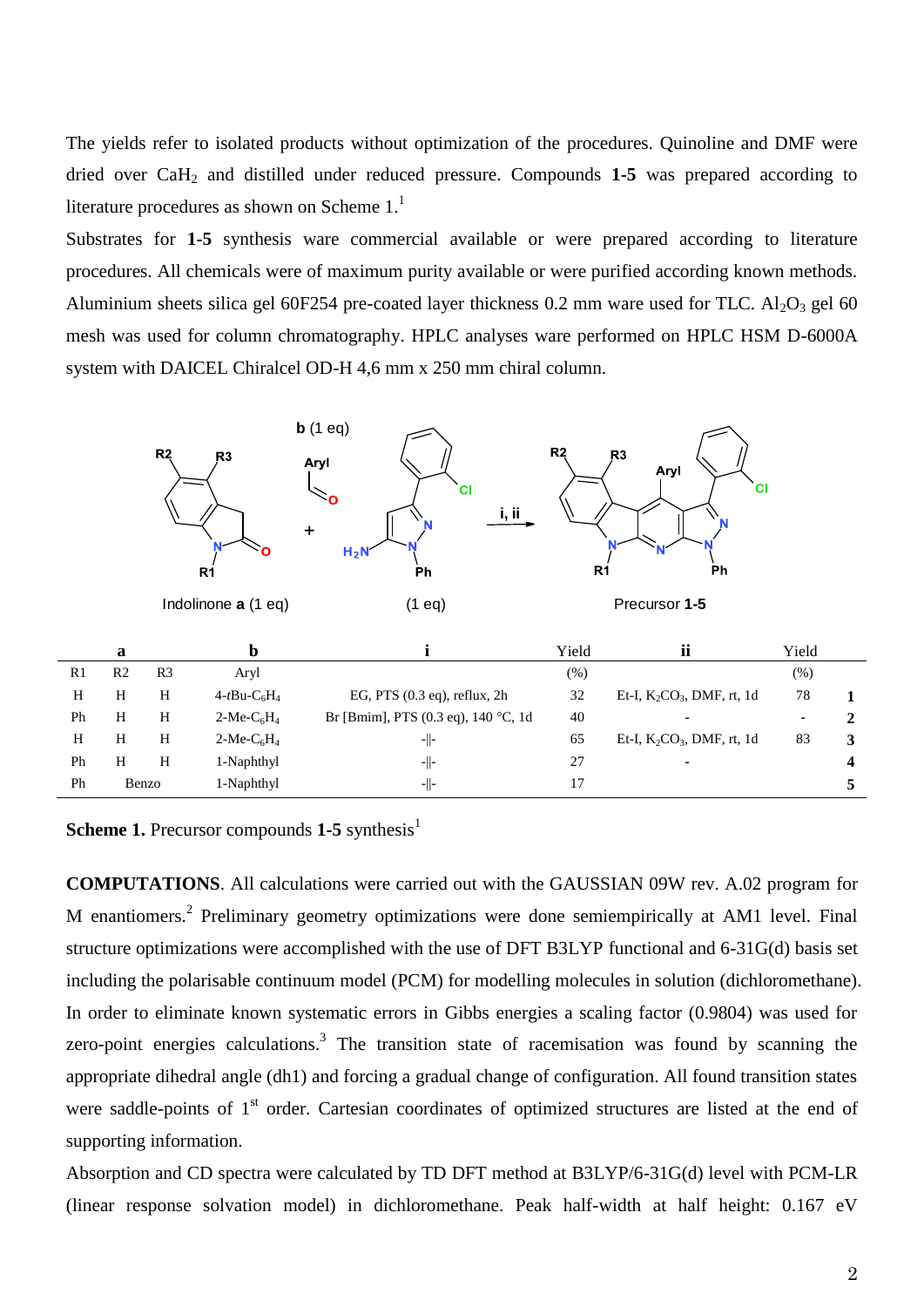(absorbance spectra) and 0.250 eV (CD spectra). Fluorescence spectra were simulated with use of TD DFT B3LYP/6-31G(d) PCM-SS (state specific solvation model) approach in  $CH_2Cl_2$ .

| Crystal data                                       | Compound 2a                                                                                                                                                             | Compound 3a                                                                                                                                                             | <b>Compound 4a</b>                                                                                                                 |
|----------------------------------------------------|-------------------------------------------------------------------------------------------------------------------------------------------------------------------------|-------------------------------------------------------------------------------------------------------------------------------------------------------------------------|------------------------------------------------------------------------------------------------------------------------------------|
| CCDC dep. No                                       | 2144433                                                                                                                                                                 | 2144434                                                                                                                                                                 | 2144435                                                                                                                            |
| Summ. formula                                      | $\rm{C_{37}H_{24}N_4}$                                                                                                                                                  | $C_{33}H_{24}N_4$                                                                                                                                                       | $C_{40}H_{24}N_4$                                                                                                                  |
| $M_{\rm r}$                                        | 524.60                                                                                                                                                                  | 476.56                                                                                                                                                                  | 560.63                                                                                                                             |
| Crystal system,<br>space group                     | Monoclinic, $P2_1/c$                                                                                                                                                    | Orthorhombic, Pbca                                                                                                                                                      | Triclinic, $P$                                                                                                                     |
| Temperature<br>(K)                                 | 100                                                                                                                                                                     | 293                                                                                                                                                                     | 100                                                                                                                                |
| $a, b, c(\AA)$                                     | 12.5372 (3), 8.8856 (2), 23.4126 (5)                                                                                                                                    | 18.4874 (2), 13.0915 (2), 19.9078 (2)                                                                                                                                   | $10.6024$ (2), $11.5892$ (2),<br>25.3271(7)                                                                                        |
| $\alpha, \beta, \gamma$ (°)<br>90, 104.973 (2), 90 |                                                                                                                                                                         | 90, 90, 90                                                                                                                                                              | 84.1643 (19), 82.6366 (19),<br>66.0372 (18)                                                                                        |
| $V(A^3)$                                           | 2519.62 (10)                                                                                                                                                            | 4818.24 (10)                                                                                                                                                            | 2816.10 (11)                                                                                                                       |
| $\boldsymbol{Z}$                                   | $\overline{4}$                                                                                                                                                          | 8                                                                                                                                                                       | 4                                                                                                                                  |
| Radiation type                                     | $Cu$ K $\alpha$                                                                                                                                                         | $Cu$ $Ka$                                                                                                                                                               | $Cu$ $Ka$                                                                                                                          |
| $\mu$ (mm <sup>-1</sup> )                          | 0.64                                                                                                                                                                    | 0.61                                                                                                                                                                    | 0.61                                                                                                                               |
| Crystal<br>size<br>(mm)                            | $0.31 \times 0.04 \times 0.03$                                                                                                                                          | $0.42 \times 0.30 \times 0.05$                                                                                                                                          | $0.16 \times 0.13 \times 0.07$                                                                                                     |
| Data collection                                    |                                                                                                                                                                         |                                                                                                                                                                         |                                                                                                                                    |
| Diffractometer                                     | XtaLAB Synergy, Dualflex, HyPix                                                                                                                                         | SuperNova, Dual, Cu at zero, Atlas                                                                                                                                      | XtaLAB Synergy, Dualflex,<br><b>HyPix</b>                                                                                          |
| Absorption<br>correction                           | Gaussian<br>CrysAlis PRO 1.171.41.93a (Rigaku<br>Oxford Diffraction, 2020) Numerical<br>absorption<br>correction<br>based<br>on<br>integration<br>gaussian<br>over<br>a | Gaussian<br>CrysAlis PRO 1.171.38.34a (Rigaku<br>Oxford Diffraction, 2015) Numerical<br>absorption<br>correction<br>based<br>on<br>integration<br>gaussian<br>over<br>a | Multi-scan<br>CrysAlis PRO 1.171.41.93a<br>(Rigaku Oxford Diffraction,<br>2020) Empirical absorption<br>correction using spherical |

## **X-RAY DATA COLLECTION AND REDUCTION**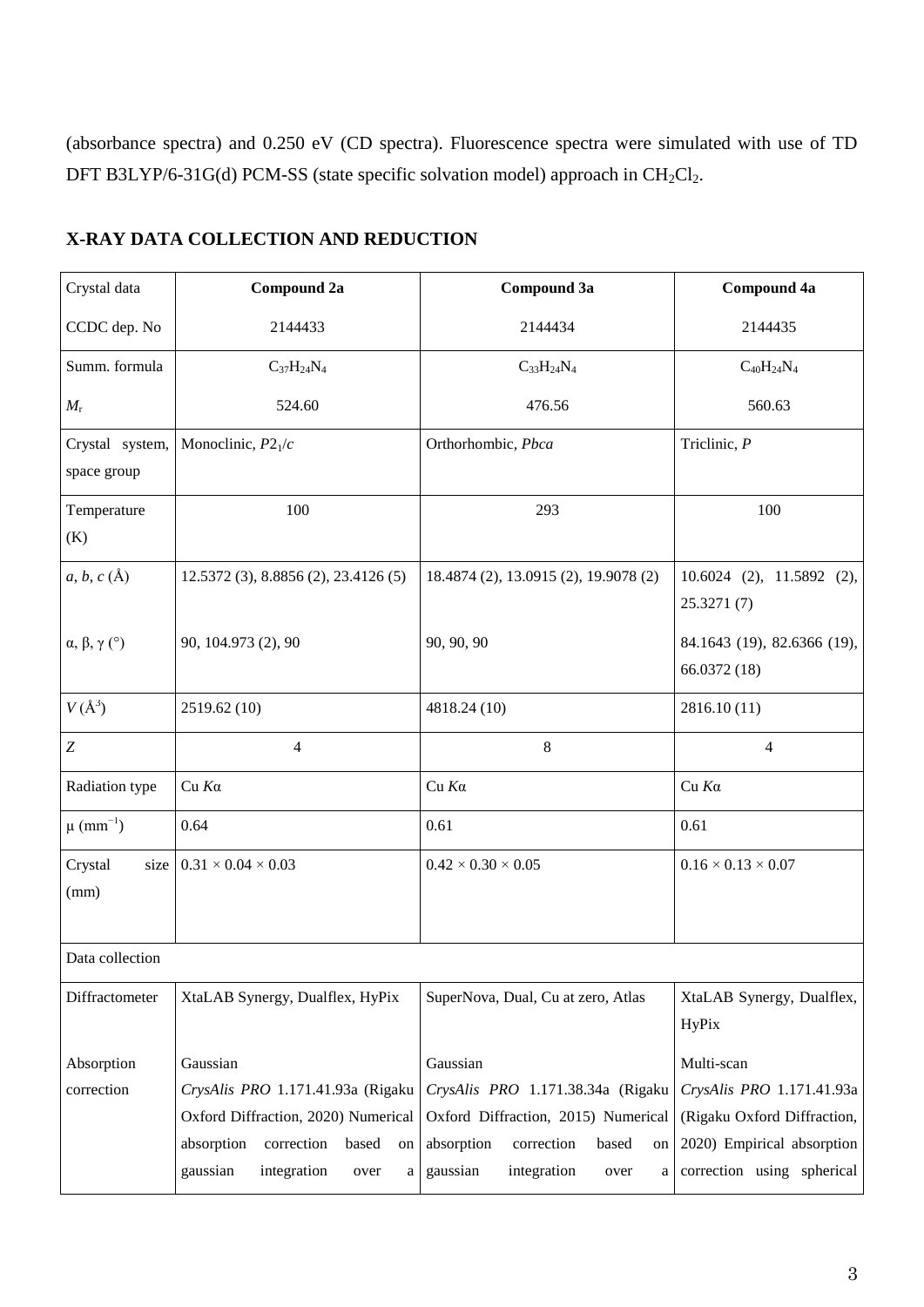|                                         | multifaceted crystal model Empirical  | multifaceted crystal model Empirical  | harmonics, implemented in |  |  |
|-----------------------------------------|---------------------------------------|---------------------------------------|---------------------------|--|--|
|                                         | absorption correction using spherical | absorption correction using spherical | SCALE3<br><b>ABSPACK</b>  |  |  |
| harmonics, implemented in SCALE3        |                                       | harmonics, implemented in SCALE3      | scaling algorithm.        |  |  |
|                                         | ABSPACK scaling algorithm.            | ABSPACK scaling algorithm.            |                           |  |  |
| $T_{\min}, T_{\max}$                    | 0.604, 1.000                          | 0.813, 0.972                          | 0.670, 1.000              |  |  |
| No.<br>of                               | 17536, 5330, 4497                     | 70904, 4683, 3913                     | 13902, 13902, 12978       |  |  |
| measured,                               |                                       |                                       |                           |  |  |
| independent and                         |                                       |                                       |                           |  |  |
| observed $[I >$                         |                                       |                                       |                           |  |  |
| $2\sigma(I)$                            |                                       |                                       |                           |  |  |
| reflections                             |                                       |                                       |                           |  |  |
| $R_{\rm int}$                           | 0.058                                 | 0.077                                 | $\overline{a}$            |  |  |
| (sin<br>$(\theta/\lambda)_{\text{max}}$ | 0.640                                 | 0.615                                 | 0.612                     |  |  |
| $(A^{-1})$                              |                                       |                                       |                           |  |  |
| Refinement                              |                                       |                                       |                           |  |  |
| $R[F^2 > 2\sigma(F^2)],$                | 0.056, 0.150, 1.03                    | 0.057, 0.163, 1.07                    | 0.091, 0.250, 1.11        |  |  |
| $wR(F^2), S$                            |                                       |                                       |                           |  |  |
| No.                                     | of 5330                               | 4683                                  | 13902                     |  |  |
| reflections                             |                                       |                                       |                           |  |  |
| No.                                     | of $371$                              | 336                                   | 795                       |  |  |
| parameters                              |                                       |                                       |                           |  |  |
| H-atom                                  | H-atom parameters constrained         | H-atom parameters constrained         | H-atom<br>parameters      |  |  |
| treatment                               |                                       |                                       | constrained               |  |  |
| $\Delta \rho_{\text{max}}$              | $\Delta \rho_{min}$ 0.41, -0.24       | $0.36, -0.30$                         | $0.46, -0.40$             |  |  |
| $(e \text{ Å}^{-3})$                    |                                       |                                       |                           |  |  |
|                                         |                                       |                                       |                           |  |  |

## **STRUCTURE SOLUTION AND REFINEMENT**

The Table above shows technical details of diffraction experiment for compounds **2a**, **3a** and **4a**. The phase problem was solved by direct methods and positions of all of non-hydrogen atoms were determined using  $\text{Sir2014}^4$  for compound **3a** and  $\text{SHELXT}^5$  for **2a** and **4a**. All non-hydrogen atoms were refined anisotropically using weighted full-matrix least-squares on  $F^2$ . Refinement and further calculations were carried out using SHELXL2014.<sup>6</sup> Both Shelx programs are component of the Olex2,<sup>7</sup> integrated system for solution, refinement and structure analysis. Graphics were created by MERCURY.<sup>8</sup>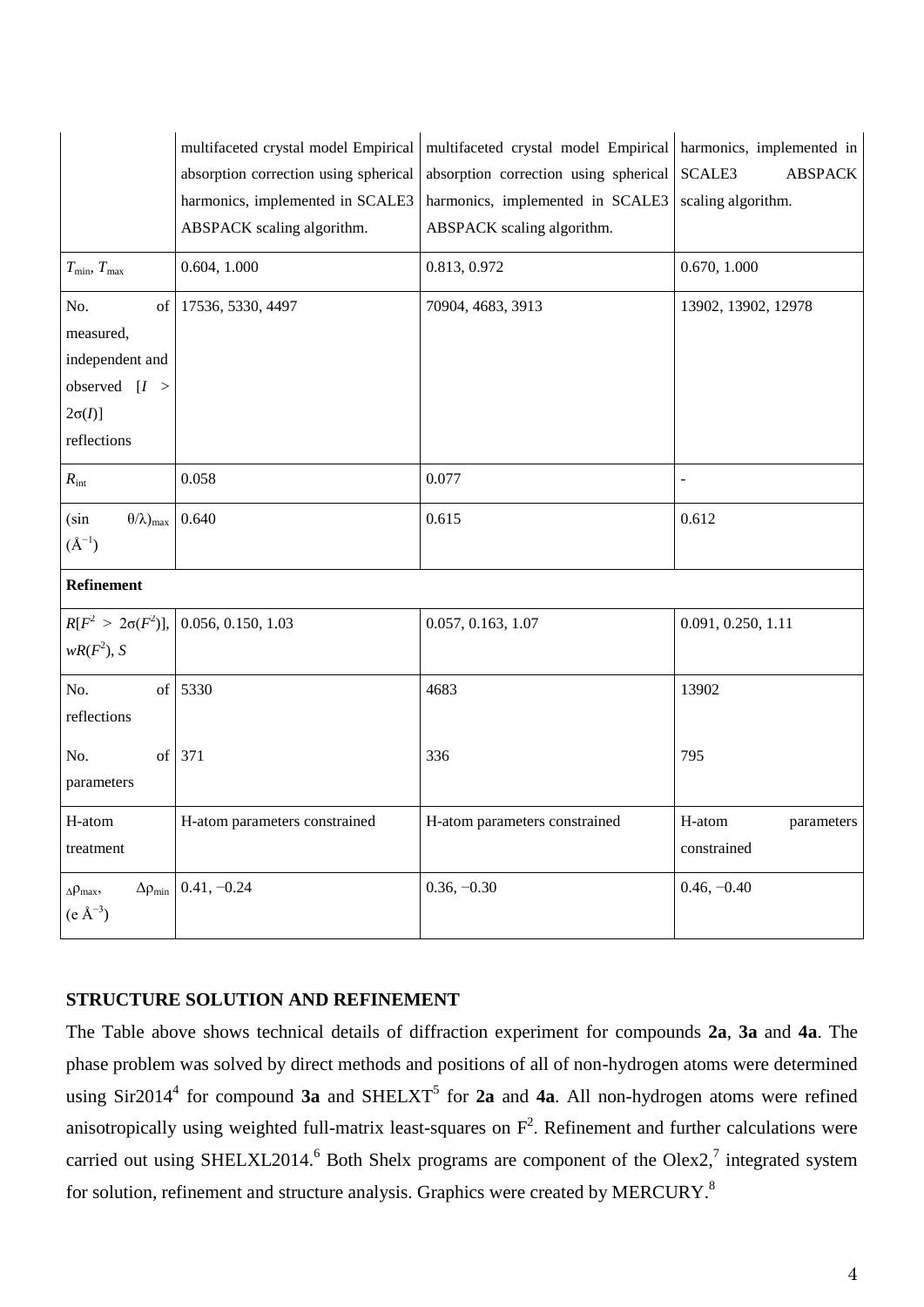All hydrogen atoms joined to carbon atoms were positioned with an idealized geometry and refined using a riding model with  $U_{iso}(H)$  fixed at 1.2  $U_{eq}$  of C and 1.5  $U_{eq}$  for methyl groups.

Note that in case of **4a** The analysis of the collected data showed the need to refine the structure with twin law [-1, 0, 0; 0, -1, 0; -0.4921, -0.2608, 1]. The refined BASF (Relative batch scale factor) parameter is 0.3154(17).

**1a. (***M***)(***P***)(±)15-***tert***-Butyl-8-ethyl-6,8-dihydro-6-phenyl-5,6,7,8-tetraazadibenz[4,5:6,7]azuleno- [1,8-***b,c*]fluorene,  $C_{36}H_{30}N_4$ , yelow solid; m.p. 319-321 °C (546 mg, 73%, CHCl<sub>3</sub>/MeOH), TLC toluene r.f.= 0.81, toluene/CH<sub>2</sub>Cl<sub>2</sub> 4/1 r.f.= 0.68 yellow spot;  $\delta_H$  (300 MHz, CDCl<sub>3</sub>) 1.42 (9 H, s), 1.54 (3 H, t, *J* 7.17 Hz), 4.59 (2 H, q, *J* 7.18 Hz), 7.18 (1 H, ddd, *J* 8.21 Hz, *J* 6.21 Hz, *J* 2.12 Hz), 7.30 (1 H, m), 7.41 (1 H, dd, *J* 8.42 Hz, *J* 2.14 Hz), 7.45-7.51 (4 H, m), 7.53-7.60 (2 H, m), 7.74 (1 H, d, *J* 2.12 Hz), 7.81-7.87 (1 H, m), 8.31 (1 H, m), 8.38(1 H, ddd, *J* 7.20 Hz, *J* 6.26 Hz, *J* 4.14 Hz), 8.43 (1 H, d, *J* 8.38 Hz), 8.58-8.63 (2 H, m);

**2a. (***M***)(***P***)(±)6,8-Dihydro-13-methyl-6,8-diphenyl-5,6,7,8-tetraazadibenzo[4,5:6,7]azuleno[1,8-***b,c***] fluorene,**  $C_{37}H_{24}N_4$ , yelow solid; m.p. 270-274 °C (45 mg, 49%,  $CH_2Cl_2/MeOH$ ), TLC toluene/PE 1/1 r.f.= 0.63 yellow spot;  $\delta_H$  (600 MHz, CDCl<sub>3</sub>) 2.05 (s, 3H), 7.18 (dd, *J* 7.90 Hz, *J* 1.00 Hz, 1H), 7.23 (ddd, *J* 7.56, *J* 2.16, *J* 1.08 Hz, 1H), 7.36-7.53 (m, 9 H), 7.61 (dd, *J* 7.88 Hz, *J* 0.53, 1H), 7.63-7.67 (m, *2*H), 7.74 (dd, *J* 7.74, *J* 0.35, 1H), 7.81 (m, *J* 8.49, *J* 1.62 Hz, 2H), 7.95 (dd, *J* 7.79, *J* 1.42 Hz, 1H), 8.33 (dd, *J*  7.75, *J* 1.56 Hz, 1H), 8.52 (m, *J* 3.95, *J* 3.10, *J* 1.61 Hz, 2H);

 $\delta$  (151 MHz, CDCl<sub>3</sub>) 22.81, 110.20, 114.25, 119.80, 119.85, 120.95, 122.01, 122.62, 124.90, 126.59, 127.13, 127.24, 127.40, 128.08, 128.84, 129.23, 131.53, 131.67, 133.09, 134.13, 134.32, 136.37, 136.56, 138.62, 138.72, 140.33, 140.65, 141.44, 144.13, 149.59, 153.68.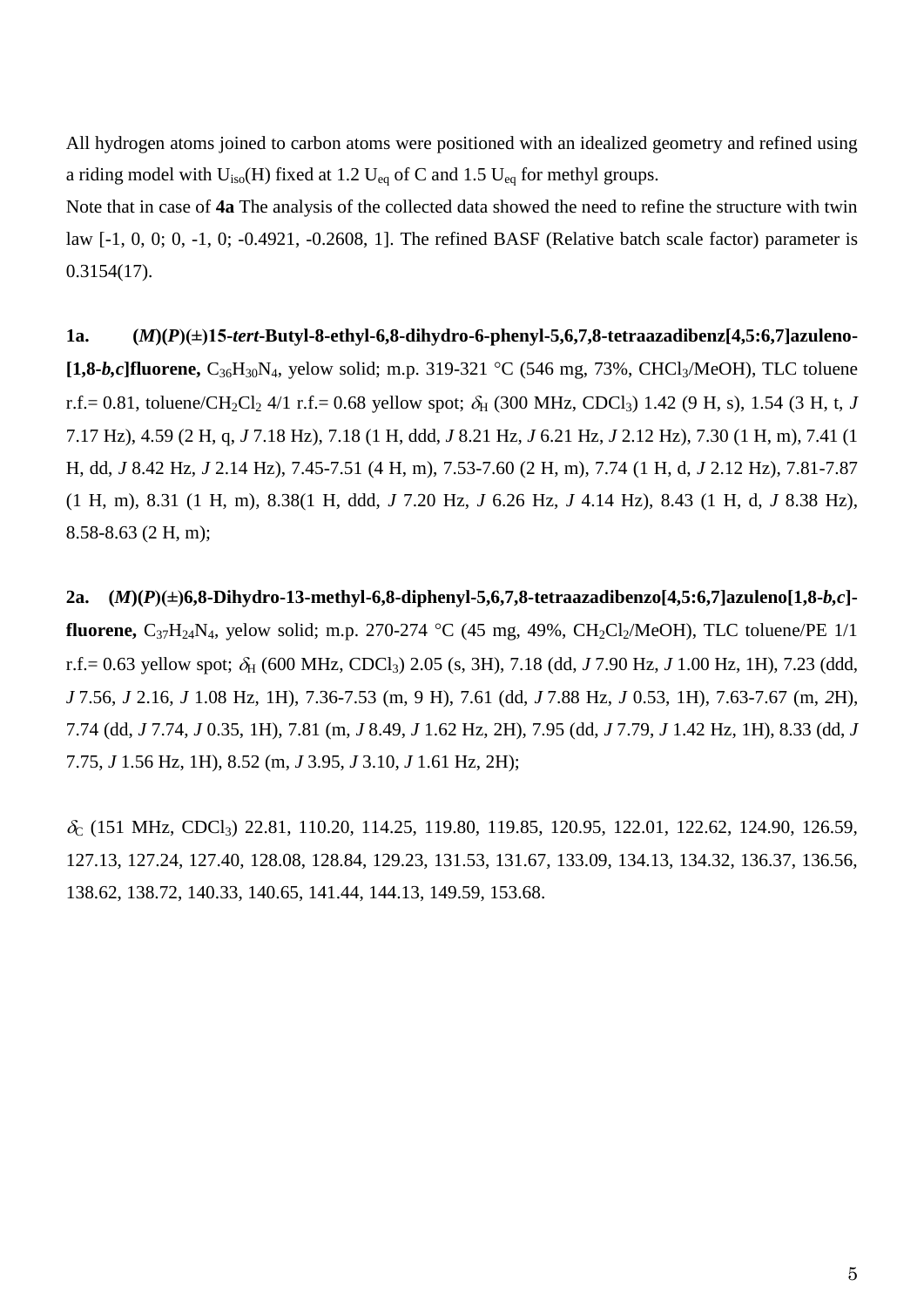

Figure 1. Comparison of the measured CD spectrum of (*P*)(-)6,8-dihydro-13-methyl-6,8-diphenyl-5,6,7,8-tetraazadibenzo[4,5:6,7]-azuleno[1,8-*b,c*]fluorene **2a** – (green line,  $CH_2Cl_2$ ) the second fraction from HPLC with retention time 25,4 min. with calculated CD-spectrum (red line), measured specific optical rotation  $\lbrack \alpha \rbrack_{D}^{20} = -926^{\circ} (\pm 187^{\circ})$  (CH<sub>2</sub>Cl<sub>2</sub>)



**Figure 2.** Fluorescence detected circular dichroism (FDCD spectrum) of **2a** fraction 15.6 min. (*M*)(+)6,8-dihydro-13-methyl-6,8-diphenyl-5,6,7,8-tetraazadibenzo[4,5:6,7]azuleno[1,8-*b,c*]fluorene.  $(CH_2Cl_2$ , filter L-42)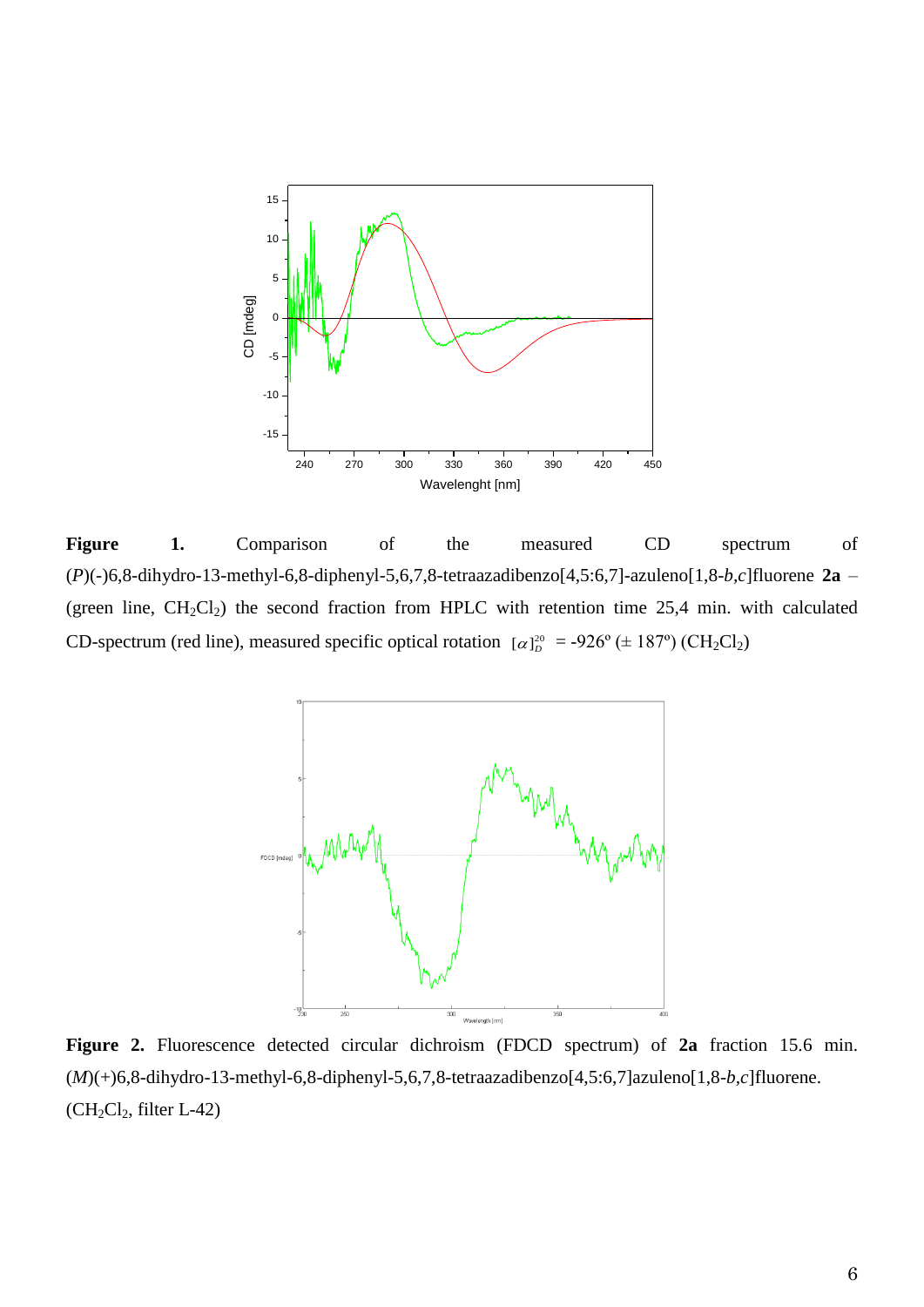

**Figure 3.** Fluorescence detected circular dichroism (FDCD spectrum) of **2a** fraction 25.4 min. (*P*)(-)6,8-dihydro-13-methyl-6,8-diphenyl-5,6,7,8-tetraazadibenzo[4,5:6,7]azuleno[1,8-*b,c*]fluorene).  $(CH_2Cl_2, filter L-42)$ 

**3a. (***M***)(***P***)(±)8-Ethyl-6,8-dihydro-13-methyl-6-phenyl-5,6,7,8-tetraazadibenzo[4,5:6,7]azuleno- [1,8-***b,c***]fluorene,** C33H24N4, yelow solid; m.p. 265-269C (42 mg, 46%, toluene/MeOH), TLC toluene/ethyl acetate 9/1 r.f. = 0.74 yellow spot;  $\delta_H$  (600 MHz, CDCl<sub>3</sub>) 1.52 (3 H, t, *J* 7.23 Hz), 1.95 (3 H, s), 4.55 (1 H, dq, *J* 14.36 Hz, *J* 7.19 Hz), 4.62 (1 H dq, *J* 14.49 Hz, *J* 7.26 Hz), 7.12 (1 H, ddd, *J* 8.01 Hz, *J* 7.05 Hz, *J* 1.17 Hz), 7.30 (1 H, dddd, *J* 7.49 Hz, *J* 7.37 Hz, *J* 1.10 Hz, *J* 1.00 Hz), 7.34 (1 H, dd, *J* 7.48 Hz, *J* 0.55 Hz), 7.35-7.47 (5 H, m), 7.55-7.59 (3 H, m, *J* 7.37 Hz, *J* 1.90 Hz,) , 7.69 (1 H, d, *J* 7.69 Hz), 7.92 (1 H, dd, *J* 7.83 Hz, *J* 1.35 Hz), 8.32 (1 H, dd, *J* 7.80 Hz, *J* 1.52 Hz), 8.61 (2 H, m);



**Figure 4.** Measured CD spectrum of **3a** (second fraction from HPLC with retention time 10.1 min.) (*P*)(*-*)-8-ethyl-6,8-dihydro-13-methyl-6-phenyl-5,6,7,8-tetraazadibenzo[4,5:6,7]azuleno[1,8-*b,c*]fluorene (green line  $CH_2Cl_2$ ), and calculated CD spectrum (red line), measured specific optical rotation  $[\alpha]_D^{20}$  = -773° (±187°) (CH<sub>2</sub>Cl<sub>2</sub>)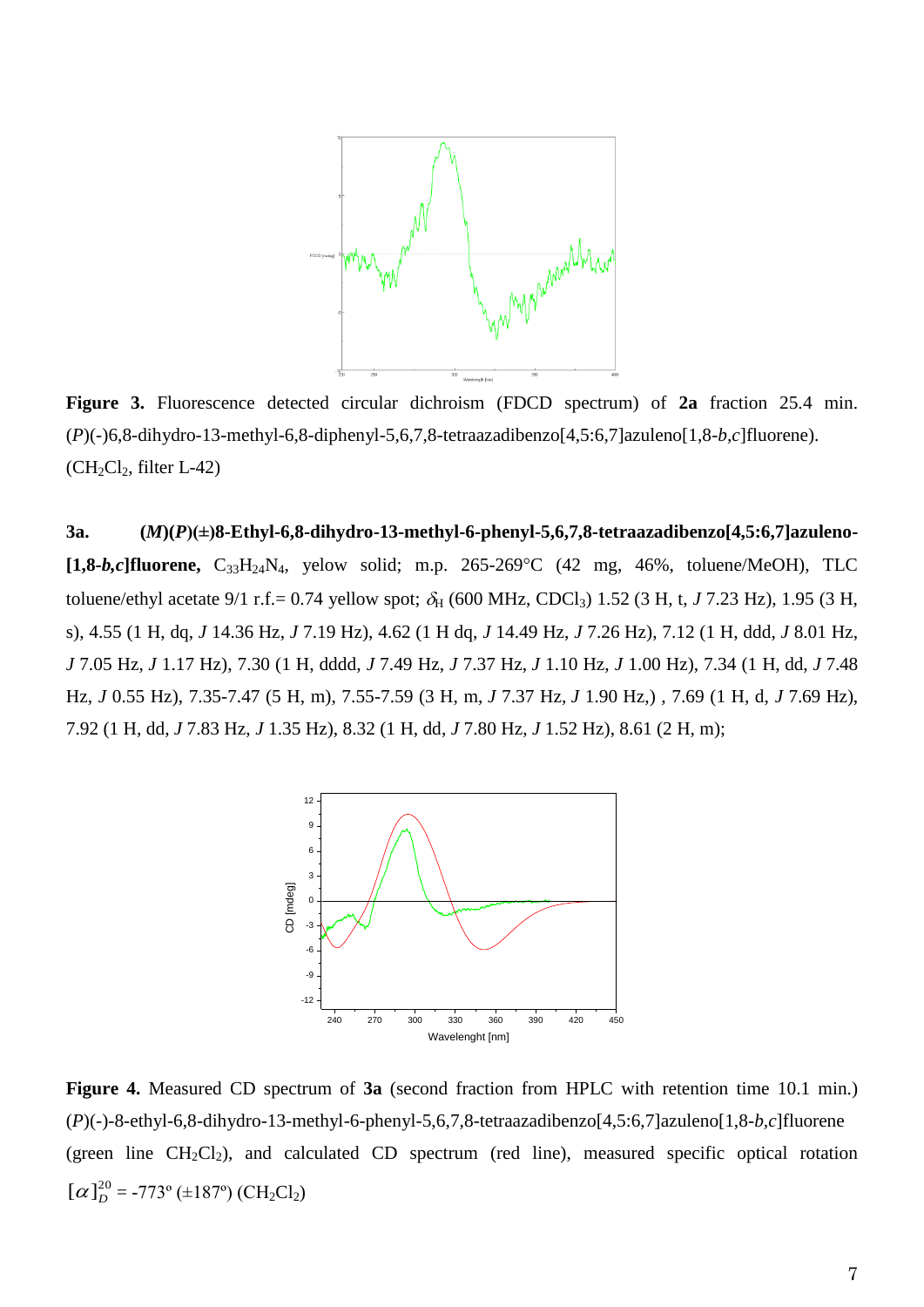

**Figure 5.** Fluorescence detected circular dichroism - FDCD spectrum of **3a** (fraction from HPLC with retention time 7.64 min.)  $(M)(+)$  enantiomer. (CH<sub>2</sub>Cl<sub>2</sub>) filter L-42



**Figure 6.** FDCD spectrum of **3a** fraction with retention time of 10.1 min. (*P*)(*-*) enantiomer.  $(CH_2Cl_2)$  filter L-42

**4a. (***M***)(***P***)(±)6,8-Dihydro-6,8-diphenyl-5,6,7,8-tetraazabenzo[4,5]naphtho[2',1':6,7]azuleno[1,8-***b,c***] fluorene,**  $C_{40}H_{24}N_4$ , dark yellow solid; m.p. 278-282 °C (200 mg, 48%,  $CH_2Cl_2/acetone$ ), TLC toluene/CH<sub>2</sub>Cl<sub>2</sub> 10/1 r.f.= 0.59 yellow spot;  $\delta_H$  (600 MHz, CDCl<sub>3</sub>) 6.62 (1 H, d, *J* 7.90 Hz), 6.78 (1 H, ddd, *J* 7.87 Hz, *J* 7.22 Hz, *J* 0.82 Hz), 7.02 (1 H, ddd, *J* 6.81 Hz, *J* 6.80 Hz, *J* 1.28 Hz), 7.21-7.27 (4 H, m), 7.40-7.54 (15 H, m), 7.57 (1 H, ddd, *J* 8.05 Hz, *J* 7.70 Hz, *J* 1.27 Hz), 7.58 (1 H, d, *J* 8.85 Hz),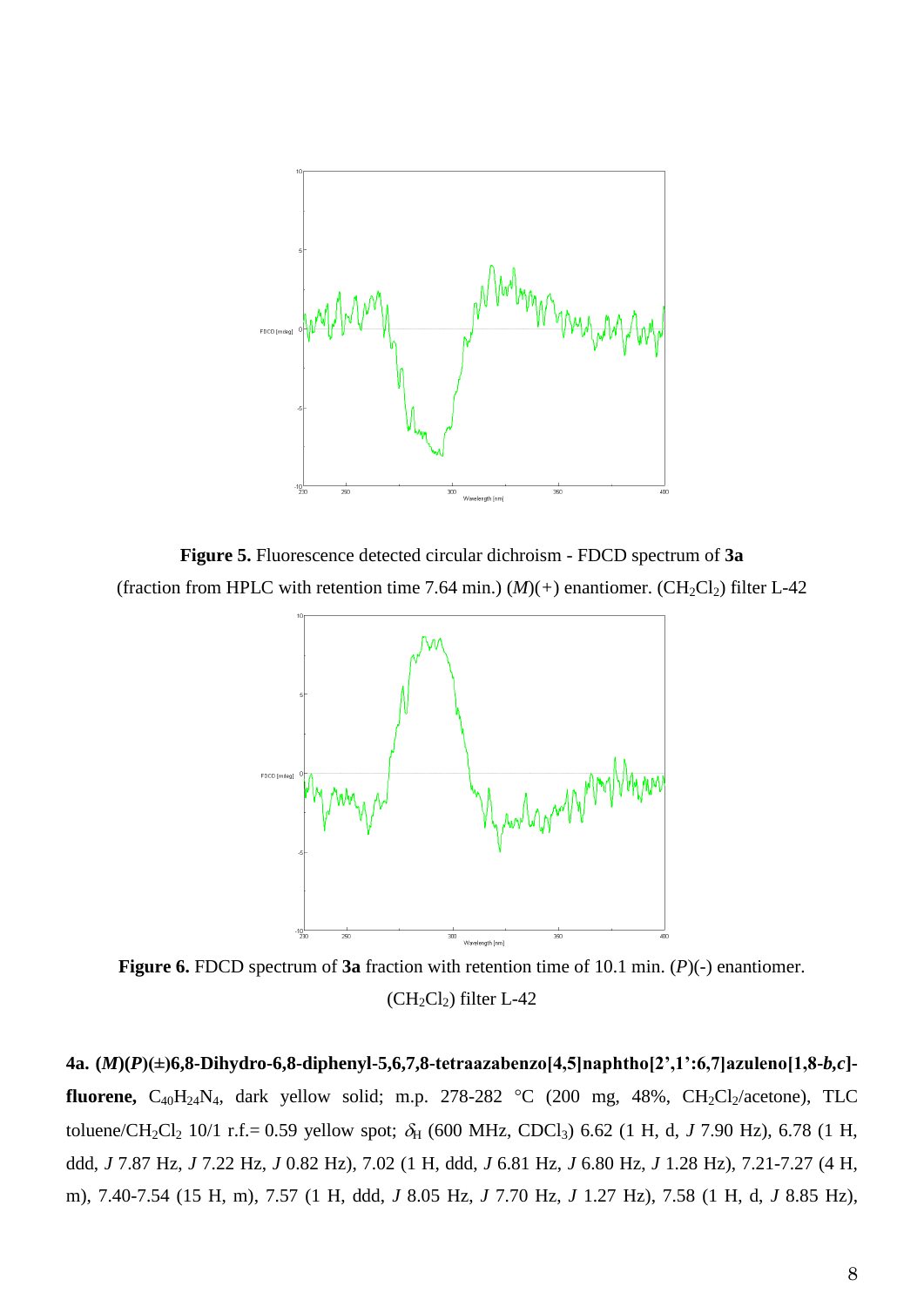7.64-7.70 (4 H, m), 7.71 (1 H, dd, *J* 7.80 Hz, *J* 0.52 Hz), 7.79-7.80 (2 H, m), 7.83-7.88 (4 H, m), 7.90-7.93 (3 H, m), 8.07 (1 H, d, *J* 8.79 Hz), 8.10 (1 H, dd, *J* 7.70 Hz, *J* 1.27 Hz), 8.26 (1 H, dd, *J* 7.87 Hz, *J* 1.22 Hz), 8.41 (1 H, dd, *J* 7.52 Hz, *J* 1.80 Hz), 8.46 (1 H, d, *J* 7.90 Hz), 8.49-8.52 (2 H, m), 8.53 (1 H, d, *J* 8.69 Hz), 8.55-8.58 (2 H, m);

 $\delta_{\rm C}$  (151 MHz, CDCl<sub>3</sub>) 109.8, 110.4, 110.4, 114.4, 119.9, 119.9, 119.9, 120.3, 120.6, 120.7, 121.7, 121.8, 123.3, 123.8, 124.9, 125.0, 126.1, 126.1, 126.3, 126.5, 126.7, 126.8, 126.9, 127.0, 127.3, 127.4, 127.4, 127.5, 127.6, 127.7, 128.0, 128.1, 128.3, 128.6, 128.7, 128.8, 128.9, 128.9, 129.2, 129.2, 129.3, 130.1, 130.7, 130.8, 131.9, 132.3, 133.1, 133.6, 134.4, 135.0, 135.1, 135.6, 136.4, 136.5, 136.7, 137.7, 138.2, 138.9, 140.3, 140.4, 140.7, 141.2, 144.33, 149.5, 150.1, 153.7, 154.8. MS (m/z (MALDI-TOF/TOF) 560 (M<sup>+</sup> , 30), 545 (100), 533 (70), 483 (90), 442 (50), 332 (12), 179 (10);



Figure 7. <sup>1</sup>H<sup>-13</sup>C-NMR correlation spectrum of compound 4a (CDCl<sub>3</sub>)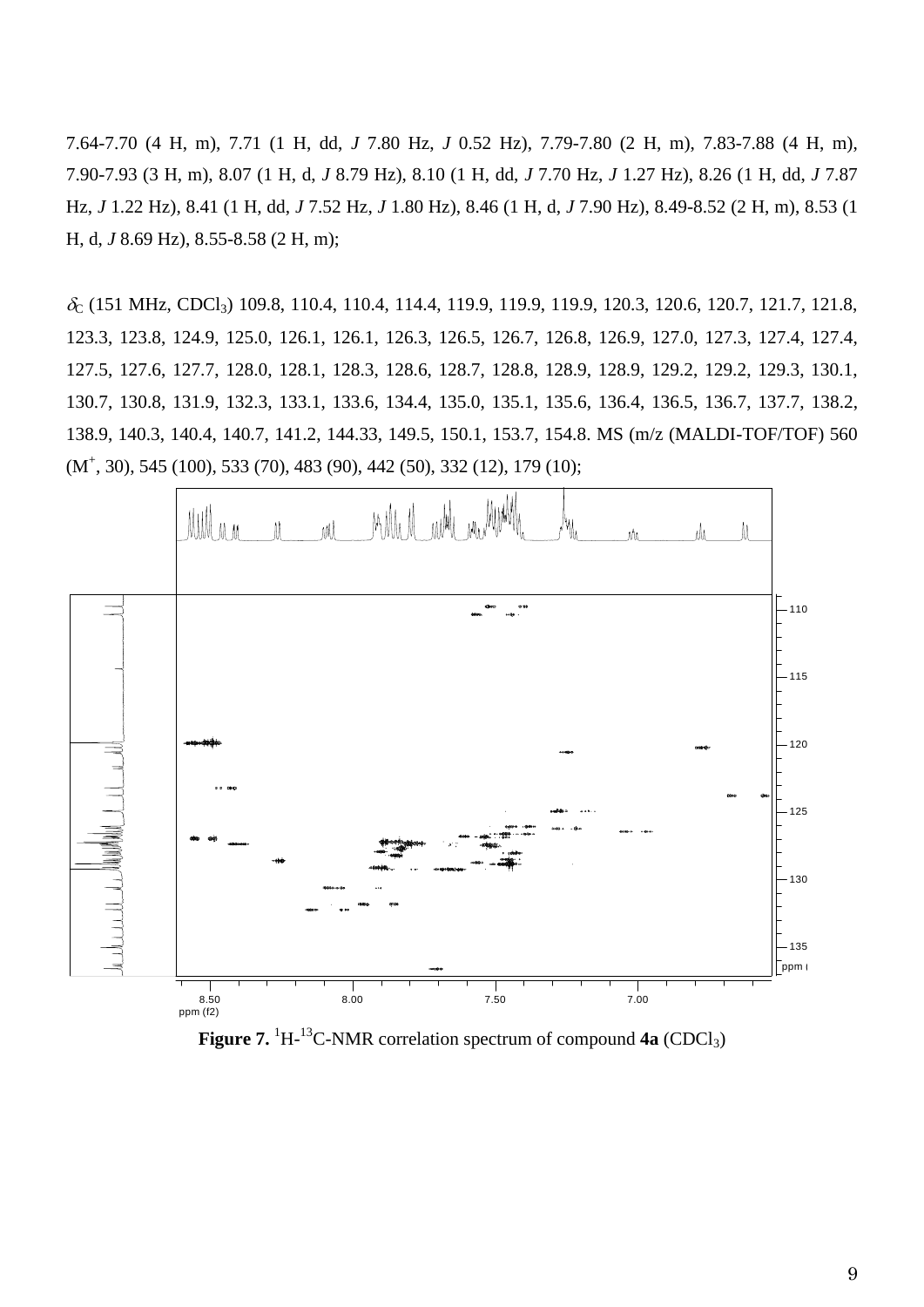

**Figure 8.** Configuration inversion energetic in molecule **4a**. See also Movie 1 imagines the calculated inversion

The best inversion model of the configuration molecule **4a** was obtained by scanning the dihedral angle **dh1** (Figure 8). Scanning other dihedral angles resulted in higher energy barriers for configuration inversion. The stepwise increase of the **dh1** angle from the initial value of -58° also forces a sudden change in the value of the dihedral angle **dh2** and, as a result, a complete change of the configuration in the entire molecule. Movie 1 visualizes the whole transformation. Modelling of the conformer structure with opposite sign of the dihedral angle **dh2** showed that the energy barrier between both conformers is relatively low and the "ring flip" is easy.

**5a. (***M***)(***P***)(±)6,8-dihydro-6,8-diphenyl-5,6,7,8-tetraazabenzo[***g***]benzo[6,5]naphtho[2',1':6,7]azuleno-**  $[1,8-b,c]$ **fluorene,** orange colour solid; m.p. 303-306 °C (50 mg, 18%, CH<sub>2</sub>Cl<sub>2</sub>/acetone), TLC toluene/CH<sub>2</sub>Cl<sub>2</sub> 4/1 r.f.= 0.70 yellow spot;  $\delta_H$  (600 MHz, CDCl<sub>3</sub>) 7.22 (1 H, ddd, *J* 7.35 Hz, *J* 7.33 Hz, *J* 1.06 Hz), 7.27 (1 H, ddd, *J* 8.00 Hz, *J* 7.00 Hz, *J* 1.02 Hz), 7.40-7.47 (5 H, m), 7.50-7.54 (3 H, m), 7.57 (1 H, ddd, *J* 8.46 Hz, *J* 7.77 Hz, *J* 1.28 Hz), 7.64-7.67 (2 H, m), 7.71 (1 H, dd, *J* 7.84 Hz, *J* 1.09 Hz), 7.78-7.80 (2 H, m), 7.84-7.87 (2 H, m), 7.91 (1 H, d, *J* 8.70 Hz), 8.25 (1 H, dd, *J* 7.89 Hz, *J* 1.20 Hz), 8.47 (1 H, d, *J* 7.70 Hz), 8.49-8.51 (2 H, m), 8.54 (1 H, d, *J* 8.70 Hz);  $\delta_C$  (151 MHz, CDCl<sub>3</sub>) 110.4, 119.8,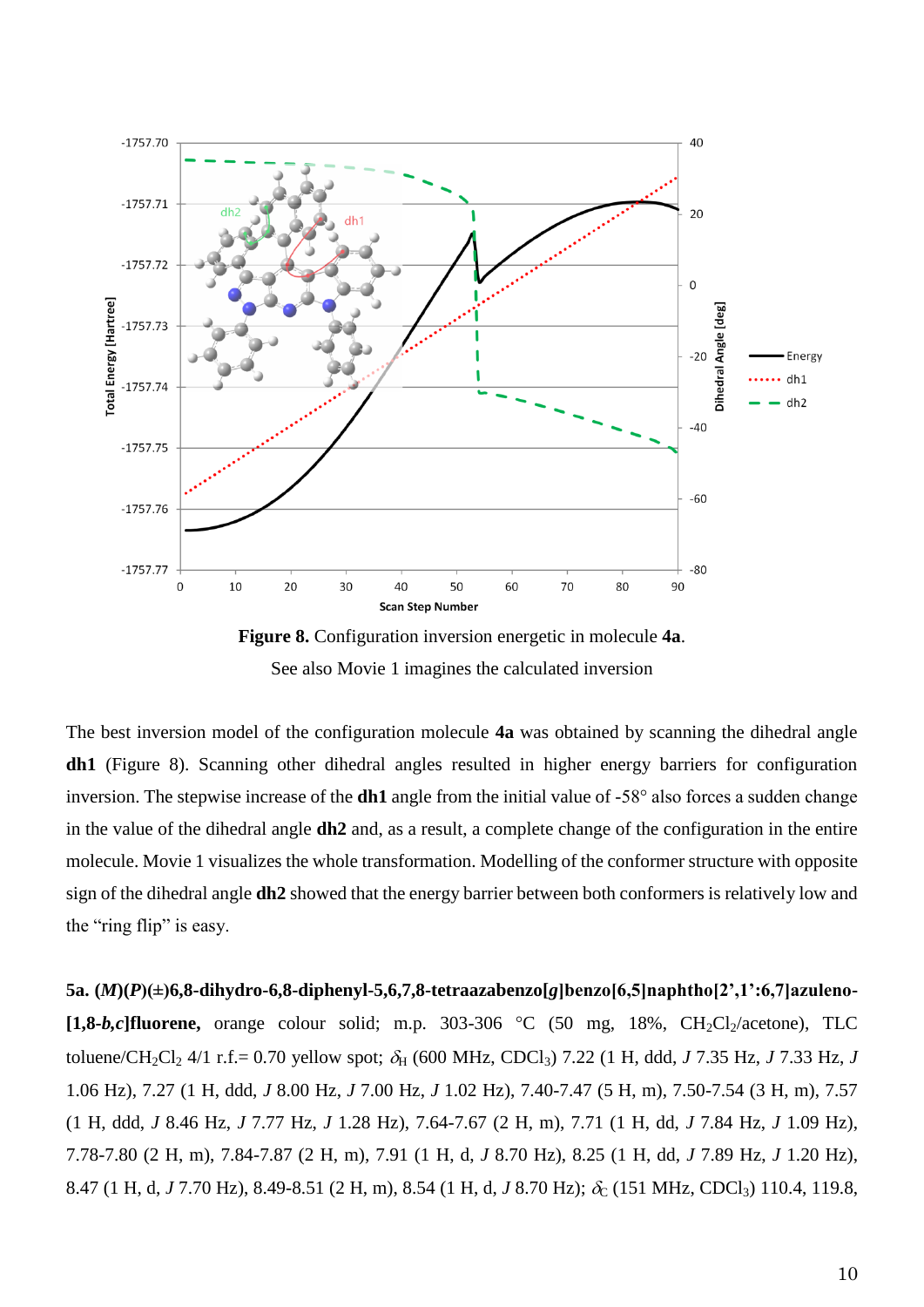119.9, 120.6, 121.7, 123.2, 124.9, 126.07, 126.09, 126.6, 126.9, 127.0, 127.3, 127.5, 127.7, 128.2, 128.6, 128.7, 128.8, 129.1, 129.3, 133.6, 134.3, 134.9, 135.0, 135.5, 136.3, 136.6, 137.7, 138.9, 140.3, 141.1, 144.3, 149.5, 154.8. MS (m/z (EI, 70 eV) 610 (M<sup>+</sup>, 5), 574 (6), 560 (100), 280 (20).

#### **REFERENCES**

- 1. a) R. Ghahremanzadeh, S. Ahadi, and A. Bazgir, *Tetrahedron Lett.*, 2009, **50**, 7379; b) H. Yupeng, Q. Wei, G. Dewen, and T. Yao, Wuhan Shengchengyu Tech. LLC., PRC, Faming Zhuanli Shenqing Patent, 2018, CN 109096281, A.
- 2. Gaussian 09W, rev. A.02, M. J. Frisch, G. W. Trucks, H. B. Schlegel, G. E. Scuseria, M. A. Robb, J. R. Cheeseman, G. Scalmani, V. Barone, B. Mennucci, G. A. Petersson, H. Nakatsuji, M. Caricato, X. Li, H. P. Hratchian, A. F. Izmaylov, J. Bloino, G. Zheng, J. L. Sonnenberg, M. Hada, M. Ehara, K. Toyota, R. Fukuda, J. Hasegawa, M. Ishida, T. Nakajima, Y. Honda, O. Kitao, H. Nakai, T. Vreven, J. A. Montgomery, Jr., J. E. Peralta, F. Ogliaro, M. Bearpark, J. J. Heyd, E. Brothers, K. N. Kudin, V. N. Staroverov, R. Kobayashi, J. Normand, K. Raghavachari, A. Rendell, J. C. Burant, S. S. Iyengar, J. Tomasi, M. Cossi, N. Rega, J. M. Millam, M. Klene, J. E. Knox, J. B. Cross, V. Bakken, C. Adamo, J. Jaramillo, R. Gomperts, R. E. Stratmann, O. Yazyev, A. J. Austin, R. Cammi, C. Pomelli, J. W. Ochterski, R. L. Martin, K. Morokuma, V. G. Zakrzewski, G. A. Voth, P. Salvador, J. J. Dannenberg, S. Dapprich, A. D. Daniels, O. Farkas, J. B. Foresman, J. V. Ortiz, J. Cioslowski, and D. J. Fox, Gaussian, Inc., Wallingford CT, 2009.
- 3. M.W. Wong, *Chem. Phys. Lett.,* 1996, **256**, 391.
- 4. Sir2014 M. C. Burla, R. Caliandro, B. Carrozzini, G. L. Cascarano, C. Cuocci, C. Giacovazzo, M. Mallamo, A. Mazzone, and G. Polidori, *J. Appl. Cryst.*, 2015, **48**, 306.
- 5. SHELXT, G.M. Sheldrick, *Acta Crystallographica Section A*, 2015, **A71**, 3.
- 6. SHELXL 2014, G.M. Sheldrick, *Acta Crystallographica Section C*, 2015, **C71**, 3.
- 7. OLEX2, O.V. Dolomanov, L. J. Bourhis J., R.J. Gildea, J.A.K. Howard, and H. Puschmann, *J. Appl. Cryst*., 2009, **42**, 339.
- 8. MERCURY, C.F. Macrae, I. Sovago, S.J. Cottrell, P.T.A. Galek, P. McCabe, E. Pidcock, M. Platings, G.P. Shields, J.S. Stevens, M. Towler, and P.A. Wood, *J. Appl. Cryst.*, 2020, **53**, 226.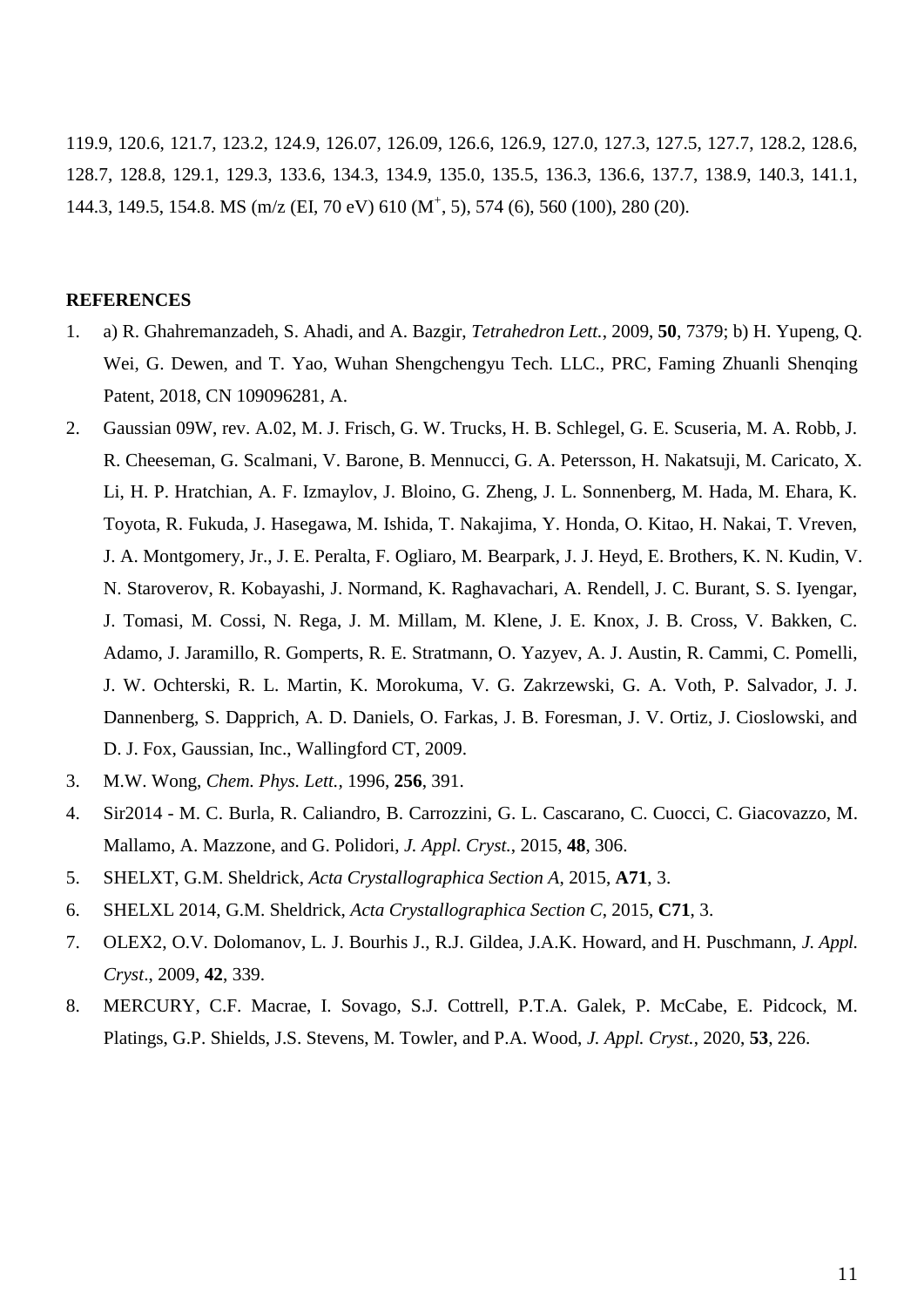# **OPTIMIZED STRUCTURES COORDINATES**

#### Compound **1a**

- structure of the basic conformer:

| $\mathsf{C}$       | $-0.44522000$ | 1.73297300    | 0.18625000    |
|--------------------|---------------|---------------|---------------|
| $\mathsf{C}$       | $-1.86284300$ | 1.79100400    | $-0.08264700$ |
| $\overline{C}$     | 0.18467200    | 0.47277400    | 0.16046100    |
| $\overline{C}$     | $-0.03941700$ | 3.11069200    | 0.43307600    |
| $\overline{\bf N}$ | -2.68983300   | 0.77790400    | $-0.33550000$ |
| $\mathsf{C}$       | $-0.71108900$ | $-0.61334300$ | 0.09003800    |
| $\mathbf C$        | $-1.20248600$ | 3.91311700    | 0.26922100    |
| $\overline{\bf N}$ | $-2.28027500$ | 3.10284500    | $-0.07483100$ |
| $\overline{C}$     | 1.14878300    | 3.73076300    | 0.84926000    |
| $\mathcal{C}$      | 1.63498700    | 0.24084200    | $-0.03222800$ |
| $\mathcal{C}$      | $-2.08192700$ | $-0.40600400$ | $-0.19805300$ |
| $\overline{C}$     | $-0.57454400$ | $-2.02644000$ | 0.24461300    |
| $\mathsf{C}$       | 1.16938900    | 5.10853600    | 1.05722000    |
| $\mathcal{C}$      | $-1.18614900$ | 5.29549900    | 0.46808000    |
| $\overline{C}$     | $-3.66092900$ | 3.53736900    | $-0.26659400$ |
| $\overline{C}$     | 2.33286100    | $-0.95166700$ | 0.31654900    |
| $\mathbf C$        | 2.32763900    | 1.20553400    | $-0.78524900$ |
| H                  | 2.04698200    | 3.14587800    | 1.01392100    |
| $\overline{\bf N}$ | $-2.64941100$ | $-1.66197700$ | $-0.29799700$ |
| $\mathbf N$        | $-1.72801400$ | $-2.63577900$ | 0.00488500    |
| $\mathbf C$        | 0.01592500    | 5.88399300    | 0.85833300    |
| $\mathsf{C}$       | 0.52918700    | $-2.71082200$ | 0.92823800    |
| $\overline{C}$     | 1.80823700    | $-2.11979300$ | 1.09468400    |
| $\mathsf{C}$       | 3.66967000    | $-1.07185700$ | $-0.11036200$ |
| $\overline{C}$     | 3.65461500    | 1.05910000    | $-1.17061400$ |
| H                  | 2.09019200    | 5.58698800    | 1.37812200    |
| H                  | $-2.08115700$ | 5.89520100    | 0.33675100    |
| $\overline{C}$     | $-4.44676400$ | 3.64243100    | 1.04345500    |
| H                  | -4.13056800   | 2.81500200    | $-0.93806400$ |
| H                  | -3.63709700   | 4.50049100    | $-0.78575600$ |
| $\mathsf{C}$       | -3.97020700   | $-2.04618500$ | $-0.64593200$ |
| $\overline{C}$     | 4.36492900    | $-0.09877500$ | $-0.83829600$ |
| $\mathsf{C}$       | 0.24495000    | -3.93695600   | 1.55963200    |
| $\mathsf{C}$       | 2.70314700    | $-2.75395400$ | 1.98278100    |
| H                  | 0.05406300    | 6.95757100    | 1.02030000    |
| H                  | 4.18024200    | $-2.00030500$ | 0.11650900    |
| H                  | 4.11236100    | 1.84775100    | -1.75673500   |
| H                  | -3.98038700   | 4.35622000    | 1.73040600    |
| H                  | -4.49986100   | 2.66906500    | 1.54129600    |
| H                  | -5.46827800   | 3.98109700    | 0.83886400    |
| $\mathbf C$        | $-5.02646500$ | $-1.12378800$ | $-0.61652100$ |
| $\mathsf{C}$       | -4.21392200   | -3.37706500   | $-1.01825300$ |
| $\mathbf C$        | 1.16961400    | -4.56779800   | 2.38070500    |
| $\overline{C}$     | 2.40031700    | -3.95215200   | 2.61989100    |
| H                  | $-0.74042900$ | $-4.36631400$ | 1.41486400    |
| H                  | 3.66022200    | -2.28377700   | 2.18284200    |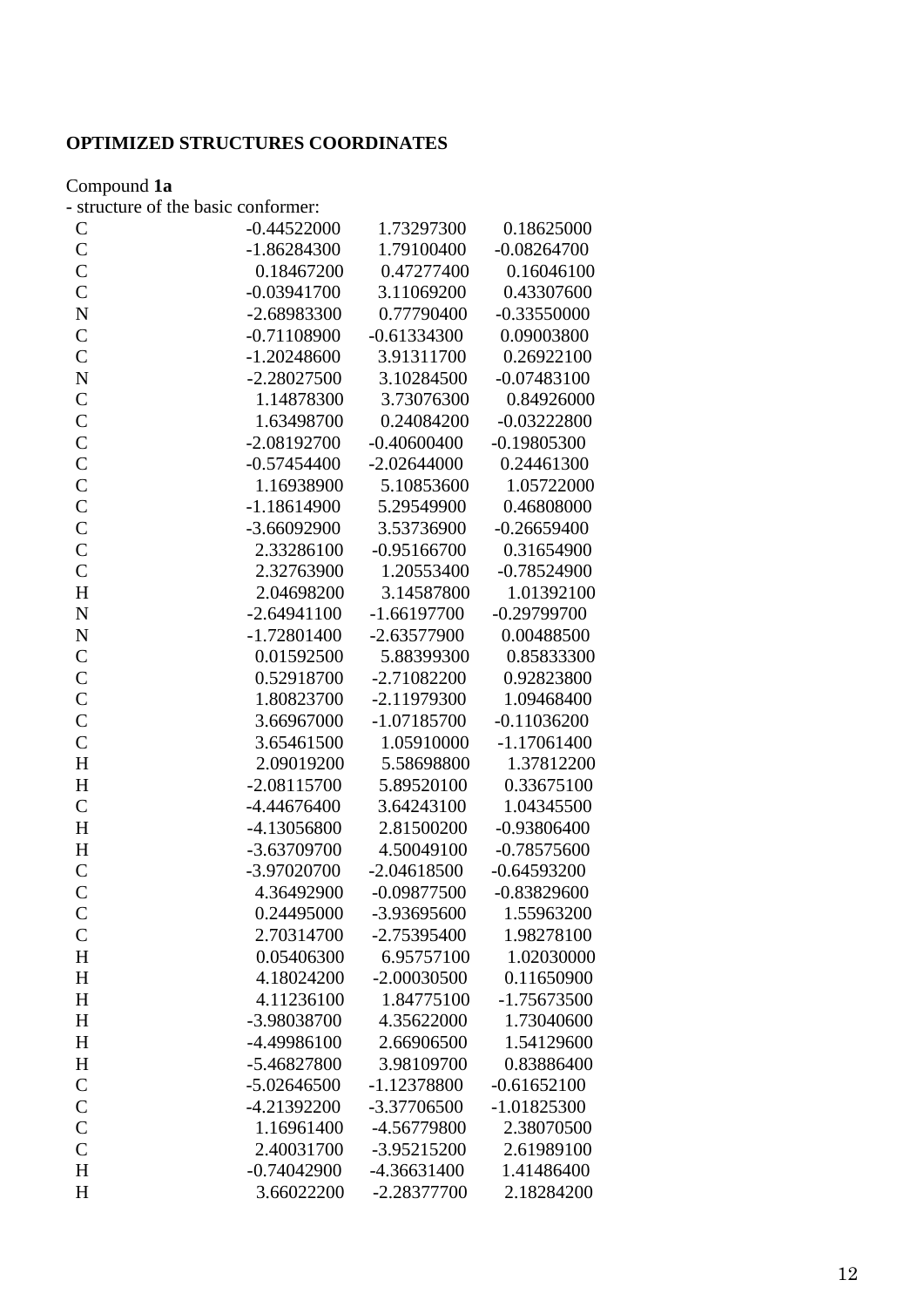| $\mathsf{C}$  | $-6.31227300$ | $-1.54089100$ | $-0.96317200$ |
|---------------|---------------|---------------|---------------|
| $\mathcal{C}$ | $-5.50560400$ | $-3.77659400$ | $-1.35376700$ |
| H             | -4.83737000   | $-0.09784900$ | $-0.33160400$ |
| H             | -3.39181900   | $-4.08144500$ | -1.03893000   |
| H             | 0.91876300    | $-5.51007600$ | 2.85953600    |
| H             | 3.11973000    | -4.39844400   | 3.30056700    |
| $\mathcal{C}$ | $-6.56307900$ | $-2.86361700$ | -1.33098200   |
| H             | $-7.12415400$ | $-0.81899300$ | $-0.93763600$ |
| H             | $-5.68216500$ | -4.80974600   | $-1.64047900$ |
| H             | -7.56768500   | -3.17949500   | -1.59707900   |
| H             | 1.79289700    | 2.08837300    | $-1.11291200$ |
| $\mathbf C$   | 5.82596700    | $-0.34300800$ | $-1.25337500$ |
| $\mathcal{C}$ | 6.40937800    | 0.84422400    | $-2.04279600$ |
| H             | 5.86295000    | 1.02300300    | -2.97582000   |
| H             | 6.39775800    | 1.76953900    | $-1.45560400$ |
| H             | 7.45156300    | 0.63242500    | $-2.30601800$ |
| $\mathcal{C}$ | 5.90644900    | $-1.60467900$ | $-2.14562400$ |
| H             | 6.94546900    | -1.78967800   | $-2.44334100$ |
| H             | 5.54493100    | $-2.49811400$ | $-1.62592200$ |
| H             | 5.30895800    | $-1.47915100$ | -3.05585700   |
| $\mathcal{C}$ | 6.69140700    | $-0.55354800$ | 0.01231200    |
| H             | 6.65942800    | 0.32909600    | 0.66151800    |
| H             | 6.35577800    | $-1.41545400$ | 0.59883900    |
| H             | 7.73618900    | $-0.72928700$ | $-0.27048900$ |

#### Compound **1a**

| $\mathcal{C}$  | $-0.38970700$ | 1.72639500    | $-0.37128900$ |
|----------------|---------------|---------------|---------------|
| $\mathsf{C}$   | $-1.84126400$ | 1.74435000    | $-0.26082300$ |
| $\mathsf{C}$   | 0.22427100    | 0.41745800    | $-0.41030900$ |
| $\mathcal{C}$  | $-0.04232000$ | 3.17916500    | $-0.49275800$ |
| $\mathbf N$    | $-2.68344400$ | 0.74177000    | $-0.05011500$ |
| $\mathcal{C}$  | $-0.68718100$ | $-0.66751800$ | $-0.24198000$ |
| $\mathsf{C}$   | $-1.28367800$ | 3.89290100    | $-0.51474300$ |
| $\mathbf N$    | $-2.33632700$ | 3.01499300    | $-0.37533300$ |
| $\mathcal{C}$  | 1.10129000    | 4.01197300    | $-0.56557100$ |
| $\mathcal{C}$  | 1.68745000    | 0.12775500    | $-0.38514500$ |
| $\mathsf{C}$   | $-2.06968800$ | $-0.43387300$ | $-0.02917300$ |
| $\mathcal{C}$  | $-0.58770900$ | $-2.10395800$ | $-0.19467300$ |
| $\overline{C}$ | 0.99925300    | 5.39564100    | $-0.70053300$ |
| $\mathcal{C}$  | $-1.40114300$ | 5.27819100    | $-0.65333300$ |
| $\mathsf{C}$   | $-3.75040600$ | 3.36572800    | $-0.27422200$ |
| $\mathcal{C}$  | 2.33216200    | -1.13739500   | $-0.15102300$ |
| $\overline{C}$ | 2.55841900    | 1.22040900    | $-0.46170400$ |
| H              | 2.10699800    | 3.64187700    | $-0.46198900$ |
| $\mathbf N$    | $-2.67765200$ | $-1.65025700$ | 0.17083700    |
| $\mathbf N$    | $-1.76515400$ | $-2.65886100$ | 0.05461700    |
| $\mathcal{C}$  | $-0.24218000$ | 6.03482600    | $-0.76050400$ |
| $\mathcal{C}$  | 0.54009200    | -2.97306800   | $-0.51750100$ |
| $\overline{C}$ | 1.86754500    | $-2.50164100$ | $-0.54559600$ |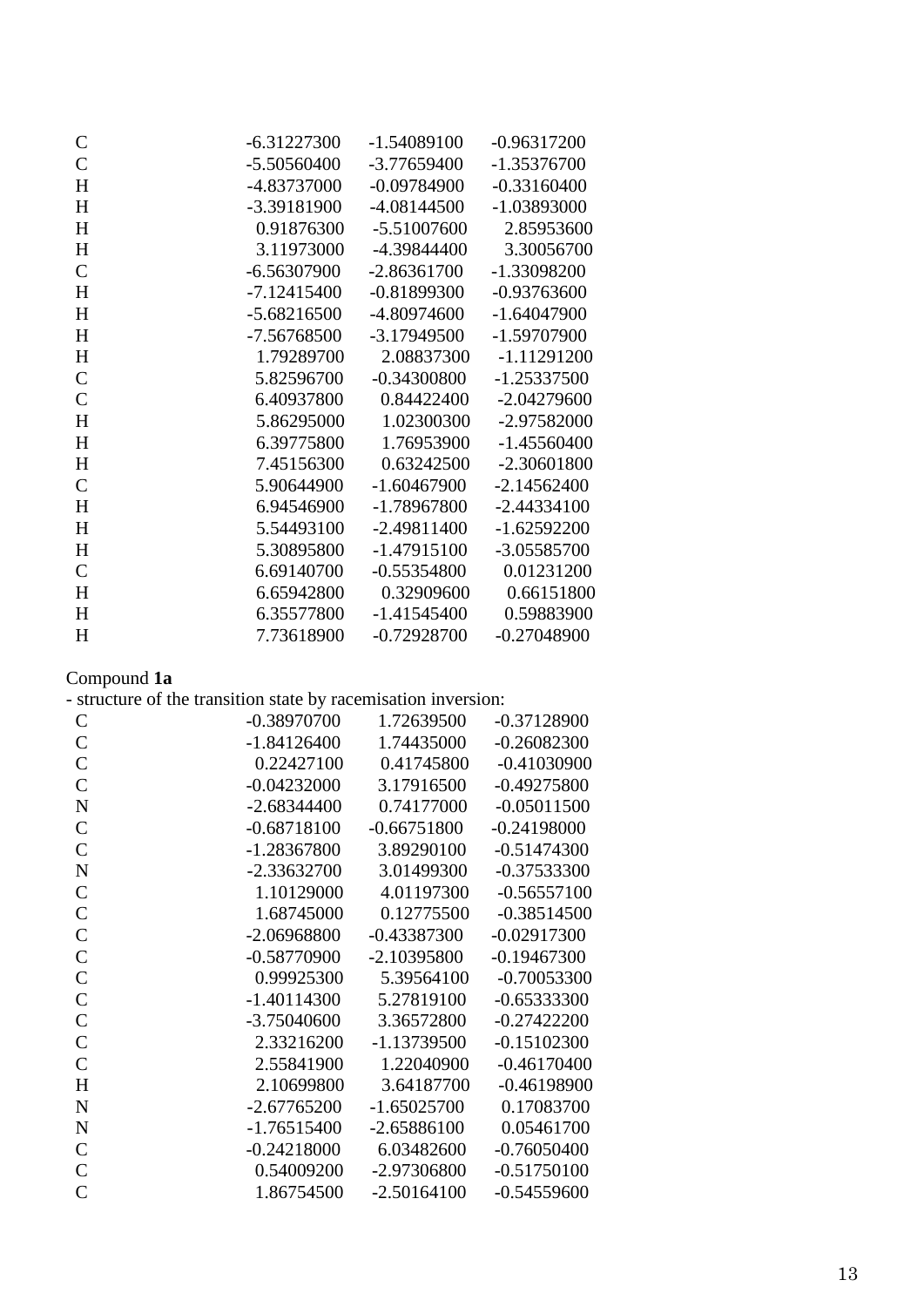| $\mathsf{C}$              | 3.64823800               | $-1.10084700$               | 0.35513200               |
|---------------------------|--------------------------|-----------------------------|--------------------------|
| $\mathsf{C}$              | 3.89456400               | 1.20845600                  | $-0.08707600$            |
| H                         | 1.91387400               | 5.97945900                  | $-0.74662800$            |
| H                         | -2.37783800              | 5.75002900                  | $-0.66758500$            |
| $\mathbf C$               | $-4.16462200$            | 3.79015900                  | 1.13745700               |
| H                         | -4.31510100              | 2.48702000                  | $-0.59004400$            |
| H                         | -3.94942800              | 4.16340200                  | $-0.99642400$            |
| $\mathbf C$               | $-4.04091400$            | $-1.96476200$               | 0.41041500               |
| $\mathsf{C}$              | 4.44946800               | 0.04319500                  | 0.44665400               |
| $\mathbf C$               | 0.26129000               | -4.31073100                 | $-0.86209400$            |
| $\mathbf C$               | 2.85674600               | $-3.39611500$               | $-1.02051600$            |
| H                         | $-0.30370600$            | 7.11368500                  | $-0.86958600$            |
| H                         | 4.07346400               | $-2.04579300$               | 0.67211200               |
| H                         | 4.47130300               | 2.12213800                  | $-0.17864200$            |
| $H_{\rm}$                 | -3.59795900              | 4.66444000                  | 1.47398000               |
| H                         | -3.99704500              | 2.97625100                  | 1.84999400               |
| $H_{\rm}$                 | -5.22953600              | 4.04656000                  | 1.15087300               |
| $\mathbf C$               | -4.91985300              | $-1.01632700$               | 0.95241500               |
| $\mathbf C$               | -4.50025800              | $-3.25672900$               | 0.11483500               |
| $\mathbf C$               | 1.26137100               | -5.18319900                 | $-1.26382600$            |
| $\mathsf{C}$              | 2.57216600               | -4.71106700                 | $-1.36570600$            |
| H                         | $-0.76971700$            | $-4.64218800$               | $-0.82249000$            |
| H                         | 3.87143600               | -3.03878200                 | $-1.14974900$            |
| $\mathbf C$               | $-6.25135100$            | $-1.36556900$               | 1.18166600               |
| $\mathbf C$               | -5.83044000              | -3.59121000                 | 0.35942500               |
| H                         | -4.56451900              | $-0.02159200$               | 1.18409100               |
| H                         | $-3.81202100$            | -3.98363700                 | $-0.29826600$            |
| H                         | 1.01748600               | $-6.20800400$               | $-1.52913000$            |
| H                         | 3.36723400               | -5.35618200                 | -1.72875900              |
| $\mathbf C$               | $-6.71547100$            | $-2.64920700$               | 0.88998600               |
| H                         | $-6.92593600$            | $-0.62420300$               | 1.60126800               |
| H                         | $-6.17596900$            | -4.59481600                 | 0.12686700               |
| H                         | -7.75272200              | $-2.91342100$               | 1.07470900               |
| H                         | 2.15373200               | 2.11507100                  | $-0.88082200$            |
| $\mathsf{C}$              | 5.86110900               | $-0.03418100$               | 1.04786000               |
| $\mathbf C$               | 6.55916100               | 1.33911300                  | 1.05131000               |
| H                         | 6.70255100               | 1.72646800                  | 0.03615700               |
| $\boldsymbol{\mathrm{H}}$ | 5.99226000<br>7.54891200 | 2.08136900                  | 1.62464600<br>1.51218500 |
| $H_{\rm}$<br>$\mathsf C$  | 6.72910700               | 1.24744800<br>$-1.01754000$ | 0.22638300               |
| H                         | 7.73999700               | $-1.06999500$               | 0.64804500               |
| $H_{\rm}$                 | 6.31454200               | $-2.03104400$               | 0.23080100               |
| H                         | 6.81272600               | $-0.69046000$               | $-0.81639500$            |
| $\mathsf{C}$              | 5.76298700               | $-0.53549800$               | 2.50843000               |
| $\boldsymbol{\mathrm{H}}$ | 5.16791400               | 0.15176100                  | 3.12061900               |
| H                         | 5.30015600               | $-1.52608400$               | 2.56815300               |
| H                         | 6.76392200               | $-0.60597900$               | 2.95075300               |
|                           |                          |                             |                          |

# Compound **2a**

- structure of the basic conformer: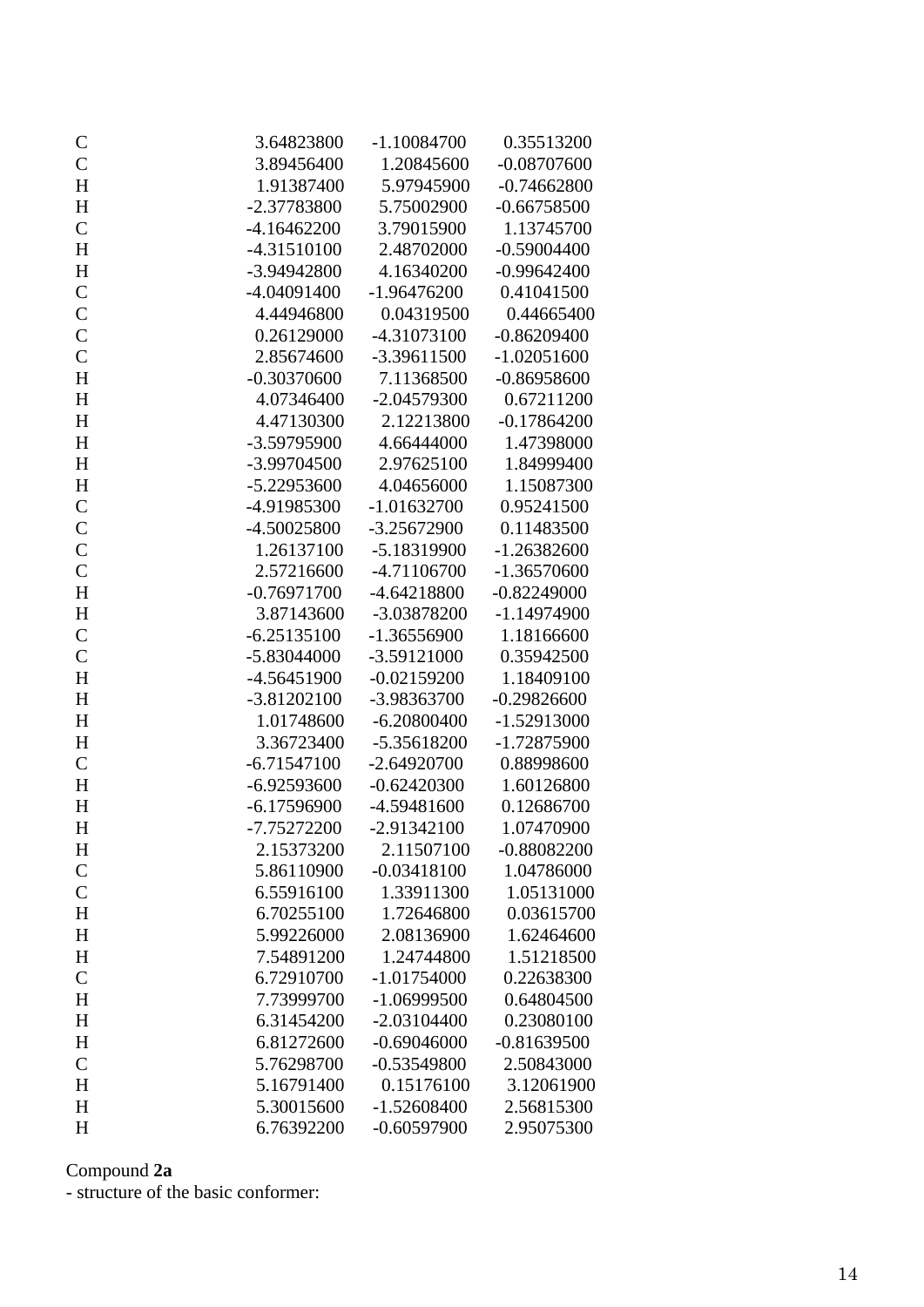| $\mathsf{C}$  | $-0.07811200$ | $-1.42405100$ | $-0.05934200$ |
|---------------|---------------|---------------|---------------|
| $\mathbf{C}$  | $-1.29990700$ | $-0.65609600$ | $-0.05494400$ |
| $\mathbf C$   | 1.13044100    | $-0.75785800$ | 0.20493800    |
| $\mathbf C$   | $-0.46273600$ | $-2.78731300$ | $-0.37440500$ |
| $\mathbf N$   | $-1.43858000$ | 0.64689800    | 0.16823000    |
| $\mathbf C$   | 1.01360600    | 0.64434900    | 0.18379100    |
| $\mathbf C$   | $-1.87449500$ | $-2.79828600$ | $-0.50923900$ |
| $\mathbf N$   | $-2.37141200$ | $-1.50727500$ | $-0.28179500$ |
| $\mathsf{C}$  | 0.25507200    | $-3.96439200$ | $-0.62997500$ |
| $\mathbf C$   | 2.40136600    | $-1.37720800$ | 0.66043300    |
| $\mathbf C$   | $-0.25363000$ | 1.26882600    | 0.23172800    |
| $\mathcal{C}$ | 1.95416500    | 1.71074000    | 0.08104800    |
| $\mathsf{C}$  | $-0.43568500$ | $-5.11893300$ | $-0.99176600$ |
| $\mathbf C$   | $-2.57292400$ | $-3.94973500$ | $-0.87565000$ |
| $\mathsf{C}$  | 3.67419400    | $-0.88005100$ | 0.24370900    |
| $\mathbf C$   | 2.34653600    | $-2.39003000$ | 1.66377200    |
| $H_{\rm}$     | 1.33762900    | $-3.97433000$ | $-0.54970500$ |
| $\mathbf N$   | $-0.00716700$ | 2.62838200    | 0.30626700    |
| $\mathbf N$   | 1.33734900    | 2.88262400    | 0.16828500    |
| $\mathbf C$   | $-1.83529700$ | $-5.10993900$ | $-1.10970700$ |
| $\mathbf C$   | 3.29273300    | 1.57321700    | $-0.50874100$ |
| $\mathbf{C}$  | 3.94882700    | 0.31715900    | $-0.61903800$ |
| $\mathbf C$   | 4.83028400    | $-1.52113400$ | 0.72890500    |
| $\mathbf C$   | 3.53129300    | $-2.99797100$ | 2.09398900    |
| $H_{\rm}$     | 0.11456800    | $-6.03444200$ | $-1.18826900$ |
| $H_{\rm}$     | $-3.65201000$ | $-3.94104000$ | $-0.98491800$ |
| $\mathbf C$   | 1.08520800    | $-2.79300200$ | 2.40242600    |
| $\mathbf C$   | $-0.90422800$ | 3.71779900    | 0.45875600    |
| $\mathbf C$   | 4.76745500    | -2.59138700   | 1.61085300    |
| $\mathsf{C}$  | 3.83729600    | 2.69809700    | $-1.15713700$ |
| $\mathbf C$   | 5.05831800    | 0.24427500    | $-1.48771300$ |
| H             | $-2.35602300$ | $-6.01930600$ | $-1.39611500$ |
| $H_{\rm}$     | 5.80254800    | $-1.13743900$ | 0.44313500    |
| H             | 3.47480100    | -3.77394900   | 2.85289900    |
| $H_{\rm}$     | 1.35245500    | -3.12307900   | 3.41110100    |
| $H_{\rm}$     | 0.55796400    | $-3.62088400$ | 1.91821200    |
| $H_{\rm}$     | 0.37698400    | $-1.96663700$ | 2.49576300    |
| $\mathbf C$   | $-2.29260700$ | 3.53447500    | 0.37163400    |
| $\mathbf C$   | $-0.38193600$ | 4.99743600    | 0.70334100    |
| $\mathbf C$   | 4.97271800    | 2.60631600    | -1.95059300   |
| $\mathbf C$   | 5.56593000    | 1.35735400    | $-2.14873800$ |
| $H_{\rm}$     | 3.31583100    | 3.64394700    | $-1.05699500$ |
| $H_{\rm}$     | 5.53285600    | $-0.71851900$ | $-1.64629900$ |
| $H_{\rm}$     | 5.68120000    | $-3.06060800$ | 1.96442100    |
| $\mathbf C$   | $-3.14034300$ | 4.63192300    | 0.52897400    |
| $\mathbf C$   | $-1.24472500$ | 6.08074300    | 0.85293500    |
| H             | $-2.69699300$ | 2.54845600    | 0.18688300    |
| H             | 0.69032800    | 5.12868900    | 0.77275900    |
| H             | 5.36524800    | 3.49107700    | $-2.44372400$ |
| H             | 6.41915200    | 1.24857700    | $-2.81220300$ |
|               |               |               |               |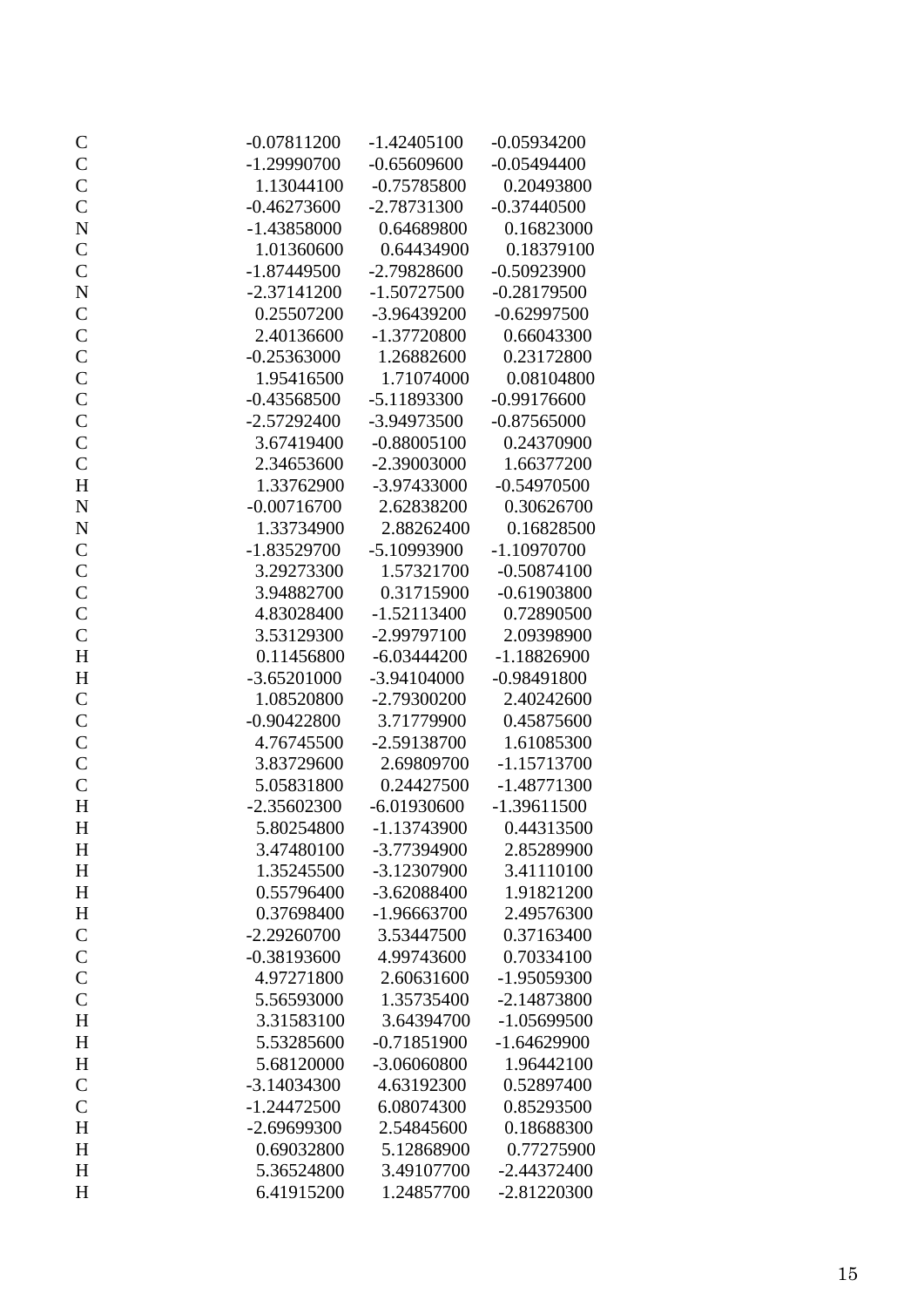| C             | $-2.62855900$ | 5.90803800    | 0.76799400    |
|---------------|---------------|---------------|---------------|
| H             | $-4.21409500$ | 4.47939300    | 0.46016700    |
| H             | $-0.82767100$ | 7.06623600    | 1.04187500    |
| H             | $-3.29702700$ | 6.75571100    | 0.88802200    |
| $\mathcal{C}$ | $-3.74574200$ | $-1.12431700$ | $-0.32023600$ |
| $\mathcal{C}$ | $-4.66116400$ | $-1.74910000$ | 0.53379000    |
| $\mathcal{C}$ | $-4.17637700$ | $-0.13592100$ | $-1.21231900$ |
| $\mathcal{C}$ | $-6.00918900$ | $-1.39042300$ | 0.48615700    |
| H             | $-4.31480600$ | $-2.50340500$ | 1.23355200    |
| $\mathcal{C}$ | $-5.52258100$ | 0.22856000    | -1.24114700   |
| H             | $-3.45986400$ | 0.33908200    | $-1.87348600$ |
| $\mathcal{C}$ | $-6.44235600$ | $-0.39936400$ | $-0.39721800$ |
| H             | $-6.71714100$ | -1.87983900   | 1.14885200    |
| H             | -5.85358800   | 0.99814300    | $-1.93264500$ |
| H             | -7.49077600   | $-0.11700100$ | $-0.42777300$ |
|               |               |               |               |

# Compound **2a**

|  |  |  | - structure of the transition state by racemisation inversion: |  |
|--|--|--|----------------------------------------------------------------|--|

| $\mathsf{C}$       | 0.22590000    | $-1.51143800$ | $-0.41169400$ |
|--------------------|---------------|---------------|---------------|
| $\mathsf{C}$       | 1.33117700    | $-0.61481500$ | $-0.11026500$ |
| $\mathbf C$        | $-1.09821700$ | $-0.93328100$ | $-0.39034500$ |
| $\mathsf{C}$       | 0.90134400    | $-2.80481600$ | $-0.64579000$ |
| $\mathbf N$        | 1.34746200    | 0.70512000    | $-0.04389000$ |
| $\mathsf{C}$       | $-1.07290100$ | 0.49928100    | $-0.36470300$ |
| $\mathsf{C}$       | 2.26317100    | $-2.65160400$ | $-0.24822200$ |
| $\overline{\bf N}$ | 2.49335800    | $-1.32971400$ | 0.10262500    |
| $\mathsf{C}$       | 0.61370200    | -3.99681200   | $-1.33687400$ |
| $\mathbf C$        | $-2.34474300$ | $-1.62307800$ | 0.10849100    |
| $\mathbf C$        | 0.14419800    | 1.22265500    | $-0.27553800$ |
| $\mathsf{C}$       | $-2.06006800$ | 1.53939800    | $-0.38584800$ |
| $\mathbf C$        | 1.55443500    | $-5.02058100$ | $-1.43294500$ |
| $\mathsf{C}$       | 3.20919900    | -3.67568000   | $-0.30020400$ |
| $\mathsf{C}$       | $-3.35664200$ | $-0.88836200$ | 0.83462500    |
| $\mathsf{C}$       | -2.50807900   | $-3.04034300$ | 0.18802500    |
| $\overline{H}$     | $-0.32523300$ | -4.13830800   | $-1.83344500$ |
| $\mathbf N$        | $-0.15489900$ | 2.56444800    | $-0.32873300$ |
| $\mathbf N$        | $-1.50884900$ | 2.74328100    | $-0.39551200$ |
| $\mathbf C$        | 2.83314000    | -4.88353300   | $-0.87877300$ |
| $\mathsf{C}$       | $-3.50811400$ | 1.41188600    | $-0.35193100$ |
| $\mathbf C$        | -4.08332100   | 0.30625800    | 0.30063100    |
| $\mathsf{C}$       | -3.92143700   | $-1.48845000$ | 1.97389200    |
| $\mathsf{C}$       | -3.09977300   | $-3.61822000$ | 1.31487000    |
| H                  | 1.28871100    | -5.93007600   | $-1.96412300$ |
| $H_{\rm}$          | 4.21902300    | $-3.51065700$ | 0.05967800    |
| $\mathbf C$        | $-2.42748200$ | -3.89791600   | $-1.05605700$ |
| $\mathbf C$        | 0.69566600    | 3.69946100    | $-0.26303800$ |
| $\mathbf C$        | $-3.69582100$ | $-2.82516400$ | 2.29098400    |
| $\mathsf{C}$       | $-4.31600100$ | 2.43458700    | $-0.87462100$ |
| $\overline{C}$     | $-5.49268100$ | 0.26487700    | 0.38300200    |
| H                  | 3.54923100    | -5.69790500   | $-0.94233300$ |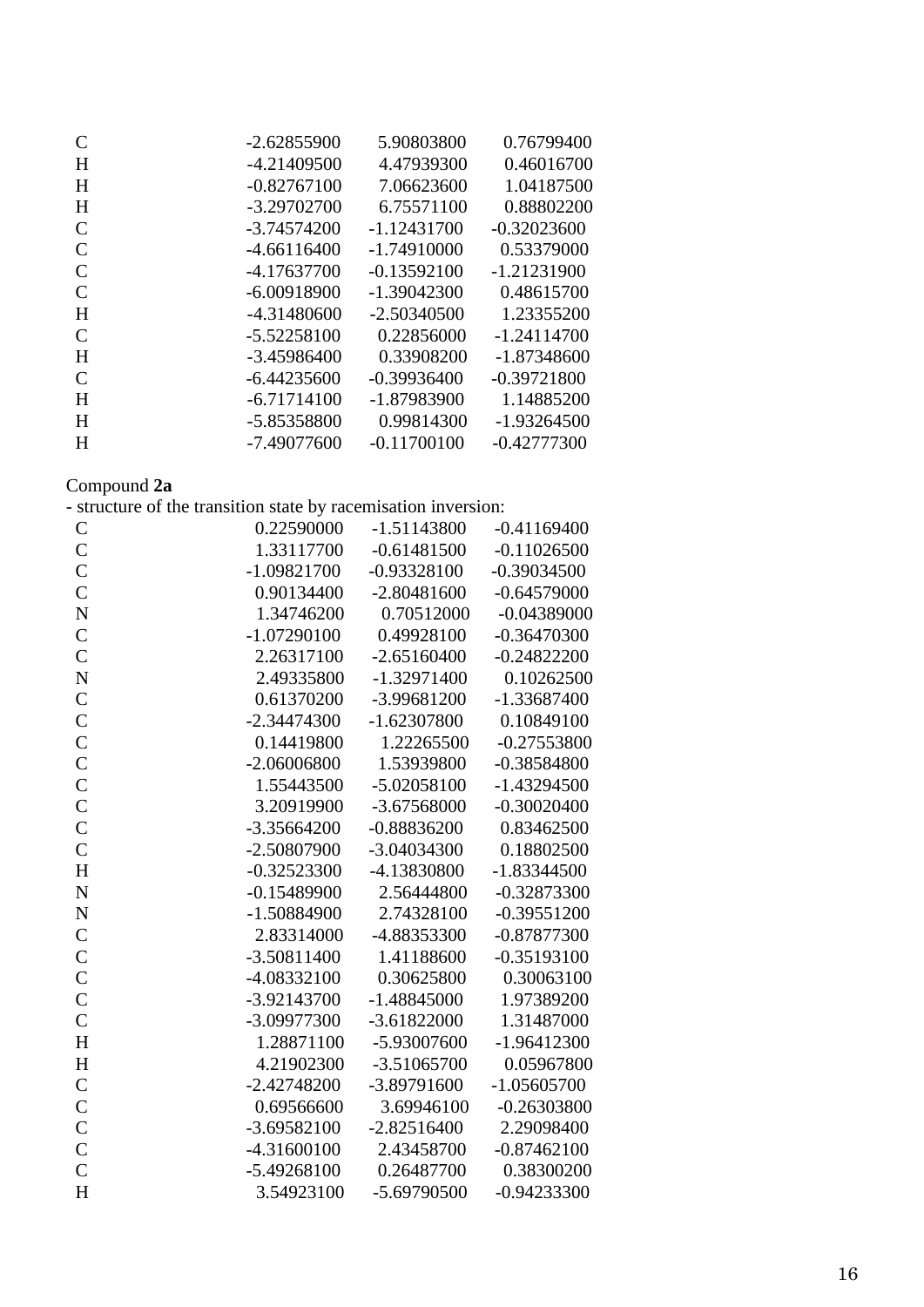| H              | -4.58371700                         | $-0.89256600$ | 2.59374700    |  |
|----------------|-------------------------------------|---------------|---------------|--|
| H              | $-3.14433700$                       | -4.70279500   | 1.38133100    |  |
| H              | $-3.46578500$                       | $-4.10002000$ | $-1.35306300$ |  |
| H              | $-1.94885400$                       | -4.86703800   | $-0.89804700$ |  |
| H              | $-1.97508100$                       | $-3.37664700$ | $-1.90009700$ |  |
| $\mathsf{C}$   | 2.08058900                          | 3.58496900    | $-0.45374800$ |  |
| $\mathcal{C}$  | 0.12556100                          | 4.95827100    | $-0.01861300$ |  |
| $\mathcal{C}$  | $-5.70002200$                       | 2.37936100    | $-0.76567200$ |  |
| $\mathcal{C}$  | $-6.28996200$                       | 1.28370800    | $-0.13057900$ |  |
| H              | $-3.83249400$                       | 3.27490800    | $-1.36163600$ |  |
| H              | -5.97014000                         | $-0.59848400$ | 0.83305100    |  |
| H              | -4.09792600                         | $-3.25683100$ | 3.20266400    |  |
| $\mathsf{C}$   | 2.87916600                          | 4.72764600    | $-0.39070000$ |  |
| $\mathcal{C}$  | 0.93818500                          | 6.08863000    | 0.03313400    |  |
| H              | 2.52429500                          | 2.61566200    | $-0.63479300$ |  |
| H              | $-0.94464100$                       | 5.03691200    | 0.12472900    |  |
| H              | $-6.31302900$                       | 3.17421900    | $-1.18083500$ |  |
| H              | -7.37091200                         | 1.21024700    | $-0.05021300$ |  |
| $\mathcal{C}$  | 2.31922300                          | 5.98312600    | $-0.15007300$ |  |
| H              | 3.95122500                          | 4.62767100    | $-0.53732300$ |  |
| H              | 0.48467500                          | 7.05769600    | 0.22305500    |  |
| H              | 2.94896900                          | 6.86701200    | $-0.10521600$ |  |
| $\mathsf{C}$   | 3.75965800                          | $-0.75282800$ | 0.43382200    |  |
| $\overline{C}$ | 4.79040100                          | $-0.73814100$ | $-0.51155700$ |  |
| $\overline{C}$ | 3.96043900                          | $-0.21046000$ | 1.70658800    |  |
| $\mathcal{C}$  | 6.02751900                          | $-0.18560700$ | $-0.17579900$ |  |
| H              | 4.61918200                          | $-1.15325300$ | $-1.49995400$ |  |
| $\mathsf{C}$   | 5.19550900                          | 0.35142500    | 2.03100300    |  |
| H              | 3.15193100                          | $-0.23139400$ | 2.43028500    |  |
| $\mathcal{C}$  | 6.23112200                          | 0.36156900    | 1.09311200    |  |
| $H_{\rm}$      | 6.82821900                          | $-0.17665100$ | $-0.90977000$ |  |
| H              | 5.34946800                          | 0.77556600    | 3.01903000    |  |
| $\mathbf H$    | 7.19347600                          | 0.79490200    | 1.35029600    |  |
|                |                                     |               |               |  |
| Compound 3a    | - structure of the basic conformer: |               |               |  |
| $\mathcal{C}$  | 1.20911300                          | $-1.08422200$ | $-0.01363000$ |  |
| $\mathsf{C}$   | 0.09237700                          | $-2.00207300$ | $-0.00555300$ |  |
| $\mathbf C$    | 0.95678400                          | 0.27504200    | 0.23109800    |  |
| $\overline{C}$ | 2.37807200                          | $-1.88992000$ | $-0.31304100$ |  |
| $\mathbf N$    | $-1.19354400$                       | $-1.71764200$ | 0.19214000    |  |
| $\mathsf{C}$   | $-0.41110900$                       | 0.60734500    | 0.19151500    |  |
| $\overline{C}$ | 1.92855000                          | $-3.23202900$ | $-0.43796800$ |  |
| $\overline{N}$ | 0.55514200                          | -3.28381700   | $-0.20764300$ |  |
| $\mathsf{C}$   | 3.72846400                          | $-1.59867400$ | $-0.55019400$ |  |
| $\mathbf C$    | 1.94243300                          | 1.28980700    | 0.68436900    |  |
| $\overline{C}$ | $-1.40726100$                       | $-0.39508600$ | 0.23841700    |  |
| $\overline{C}$ | $-1.12085900$                       | 1.83684500    | 0.06234300    |  |
| $\overline{C}$ | 4.60122400                          | $-2.63340000$ | $-0.88234600$ |  |
| $\overline{C}$ | 2.79911900                          | -4.27333100   | $-0.76674800$ |  |
|                |                                     |               |               |  |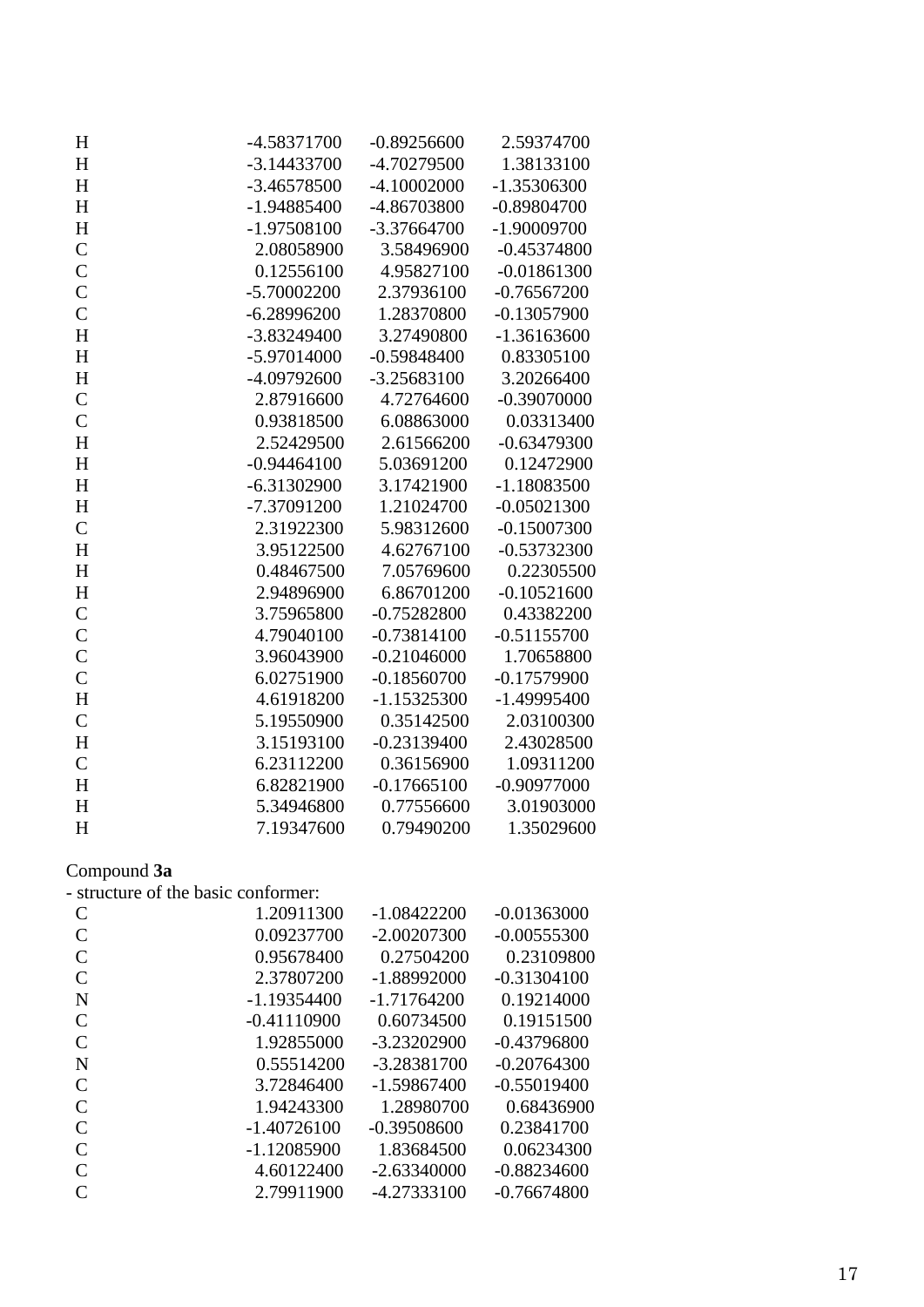| $\mathsf{C}$   | $-0.29082100$ | -4.47002500   | $-0.30380800$ |
|----------------|---------------|---------------|---------------|
| $\mathsf{C}$   | 1.88011700    | 2.64935900    | 0.25097000    |
| $\mathsf{C}$   | 2.87450900    | 0.92790200    | 1.70227200    |
| H              | 4.09038100    | $-0.57777300$ | $-0.47617200$ |
| $\overline{N}$ | $-2.61858800$ | 0.27346900    | 0.28820700    |
| $\mathbf N$    | $-2.42932100$ | 1.62752600    | 0.13514300    |
| $\mathbf C$    | 4.14044500    | $-3.95645000$ | $-0.98277200$ |
| $\mathsf{C}$   | $-0.55774700$ | 3.05437200    | $-0.53744000$ |
| $\mathbf C$    | 0.84268800    | 3.27799400    | $-0.63284800$ |
| $\mathbf C$    | 2.84932300    | 3.54819100    | 0.73667000    |
| $\mathbf C$    | 3.82223700    | 1.86355900    | 2.13212700    |
| H              | 5.64877800    | $-2.41389300$ | $-1.06687900$ |
| H              | 2.44754000    | $-5.29566100$ | $-0.86284200$ |
| $\mathsf C$    | $-0.74070700$ | -4.77458000   | $-1.73538600$ |
| H              | $-1.15516300$ | -4.29707800   | 0.34149400    |
| $H_{\rm}$      | 0.26890900    | $-5.31129800$ | 0.11667800    |
| $\mathbf C$    | 2.84744800    | $-0.38773600$ | 2.45557900    |
| $\mathsf{C}$   | -3.93921800   | $-0.22524400$ | 0.43295400    |
| $\mathsf{C}$   | 3.83450000    | 3.15920800    | 1.63403000    |
| $\mathbf C$    | $-1.44354500$ | 3.91844000    | $-1.20919000$ |
| $\mathsf{C}$   | 1.27455900    | 4.29542500    | -1.50985300   |
| $H_{\rm}$      | 4.83686500    | -4.74918400   | $-1.24130300$ |
| H              | 2.79747800    | 4.58856800    | 0.43775200    |
| H              | 4.53200300    | 1.57272000    | 2.90212200    |
| H              | 0.11801500    | -4.94196500   | -2.39376000   |
| H              | $-1.32963900$ | -3.94537300   | $-2.13985200$ |
| H              | $-1.36222200$ | $-5.67658200$ | $-1.74675700$ |
| H              | 3.24537600    | $-0.23077500$ | 3.46296600    |
| $H_{\rm}$      | 3.45915700    | $-1.16068100$ | 1.98011300    |
| H              | 1.83590900    | $-0.78885300$ | 2.55199400    |
| $\mathcal{C}$  | $-4.20906700$ | $-1.60048300$ | 0.36548900    |
| $\overline{C}$ | -4.98830100   | 0.68198900    | 0.64982500    |
| $\mathcal{C}$  | $-0.98661800$ | 4.95586100    | $-2.01060200$ |
| $\mathcal{C}$  | 0.38830100    | 5.12050600    | $-2.19347000$ |
| H              | $-2.50702300$ | 3.72443800    | $-1.12058800$ |
| H              | 2.34012600    | 4.43831000    | $-1.65649400$ |
| $H_{\rm}$      | 4.56567900    | 3.88086400    | 1.98721400    |
| ${\bf C}$      | $-5.52130200$ | $-2.05143700$ | 0.51451800    |
| $\mathsf{C}$   | $-6.29203900$ | 0.21256000    | 0.79155900    |
| H              | -3.40079900   | -2.29957800   | 0.20026600    |
| H              | -4.77151300   | 1.74107500    | 0.70423600    |
| H              | $-1.69515600$ | 5.60161700    | $-2.52156000$ |
| H              | 0.77021600    | 5.88638400    | $-2.86250500$ |
| $\mathsf{C}$   | $-6.56979400$ | $-1.15520000$ | 0.72610500    |
| H              | -5.71907500   | $-3.11866500$ | 0.46035200    |
| H              | -7.09493100   | 0.92546200    | 0.95888600    |
| H              | -7.58801000   | $-1.51590200$ | 0.83977000    |

#### Compound **3a**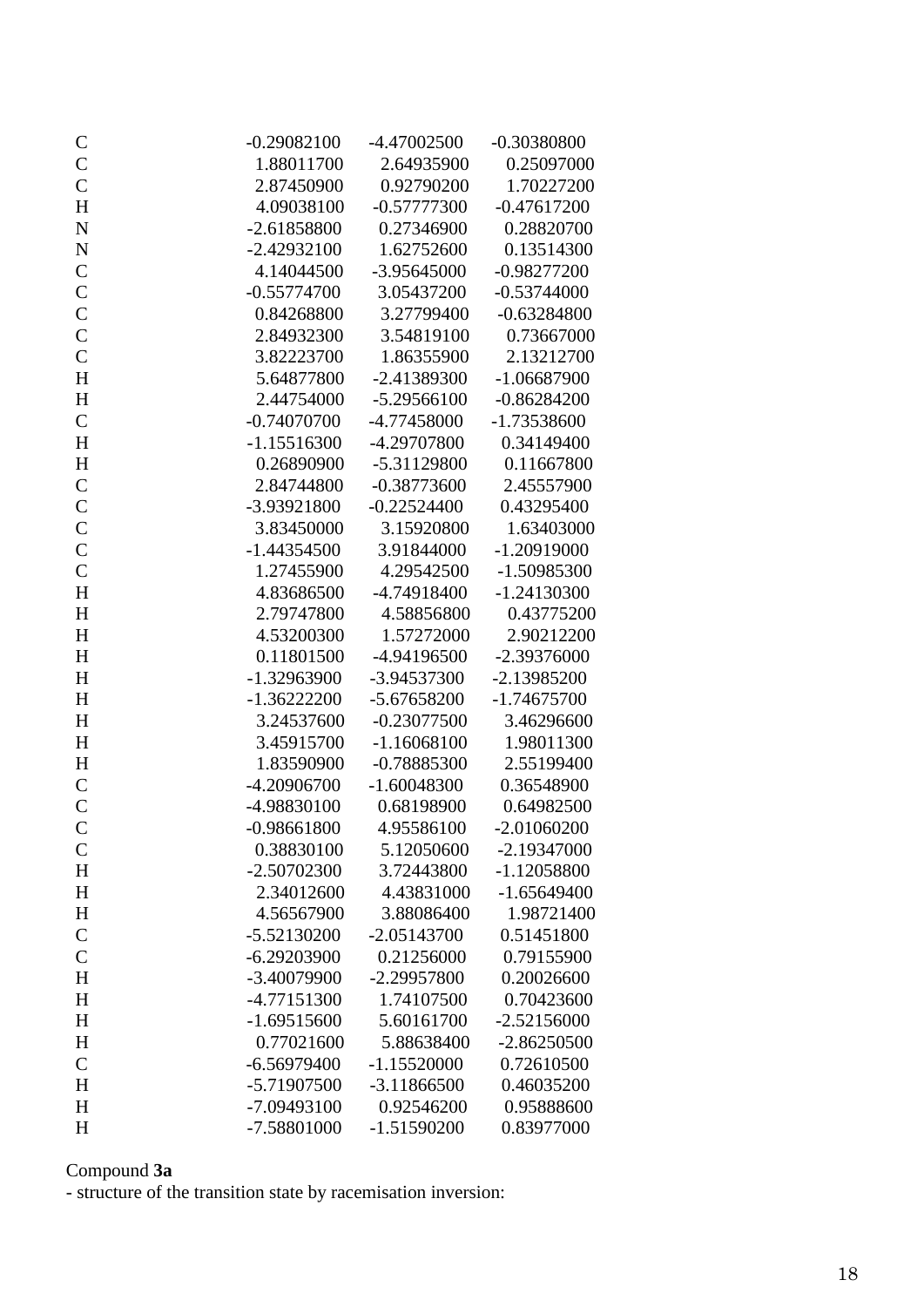| $\mathsf{C}$                | $-1.59455700$ | $-0.50959400$ | $-0.37820900$ |
|-----------------------------|---------------|---------------|---------------|
| $\frac{C}{C}$               | $-0.91887300$ | $-1.75039500$ | $-0.01670600$ |
|                             | $-0.78942100$ | 0.68844800    | $-0.37715100$ |
| $\mathbf C$                 | -2.98979600   | $-0.94720300$ | $-0.59261100$ |
| $\mathbf N$                 | 0.37744800    | $-2.00013300$ | 0.07747400    |
| $\mathsf{C}$                | 0.61654700    | 0.40508900    | $-0.33556100$ |
| $\mathsf{C}$                | $-3.08533000$ | $-2.29405200$ | $-0.12509000$ |
| $\mathbf N$                 | $-1.83206400$ | $-2.74589900$ | 0.23580200    |
| $\mathbf C$                 | $-4.10027100$ | $-0.49116200$ | $-1.32659200$ |
| $\mathsf{C}$                | $-1.24271700$ | 2.05703000    | 0.07316600    |
| $\mathbf C$                 | 1.10393000    | $-0.91953100$ | $-0.19536200$ |
| $\mathcal{C}$               | 1.82085200    | 1.18315500    | $-0.37870900$ |
| $\mathsf{C}$                | $-5.27486200$ | $-1.23858000$ | $-1.39974600$ |
| $\mathbf C$                 | $-4.26270300$ | $-3.04500200$ | $-0.15714400$ |
| $\mathbf C$                 | $-1.49750700$ | $-4.09451200$ | 0.68309800    |
| $\mathbf C$                 | $-0.33096400$ | 2.95232800    | 0.75120900    |
| $\mathsf{C}$                | $-2.60800600$ | 2.47116000    | 0.15607300    |
| H                           | $-4.06107100$ | 0.42515900    | $-1.88201600$ |
| ${\bf N}$                   | 2.47682300    | $-0.87198200$ | $-0.24101300$ |
| $\mathbf N$                 | 2.90483400    | 0.42170200    | $-0.35055000$ |
| $\mathbf C$                 | -5.37579000   | $-2.49078400$ | $-0.78146400$ |
| $\mathbf C$                 | 1.95911700    | 2.62989600    | $-0.41869500$ |
| $\mathsf{C}$                | 0.97100900    | 3.42753400    | 0.18528900    |
| $\mathbf C$                 | $-0.80484700$ | 3.66735100    | 1.86470600    |
| $\mathbf C$                 | -3.05438000   | 3.20525400    | 1.25918900    |
| H                           | $-6.11442100$ | $-0.84445900$ | $-1.96523200$ |
| $H_{\rm}$                   | -4.29418900   | -4.04843700   | 0.25442100    |
| $\mathsf C$                 | $-1.72299700$ | $-4.29725700$ | 2.18374400    |
| H                           | $-0.44884500$ | -4.25828300   | 0.42964400    |
| $H_{\rm}$                   | $-2.09582800$ | -4.80277500   | 0.09978300    |
| $\mathsf C$                 | $-3.49911200$ | 2.47771800    | $-1.06592300$ |
| $\mathsf{C}$                | 3.42731700    | $-1.91814900$ | $-0.12242700$ |
| $\mathsf{C}$                | $-2.15559800$ | 3.69740100    | 2.20027800    |
|                             | 3.11195100    | 3.21283200    | $-0.96919000$ |
| $\mathsf{C}$<br>$\mathbf C$ | 1.17902000    | 4.82430400    | 0.18979200    |
| $H_{\rm}$                   | $-6.30366900$ | $-3.05361300$ | $-0.83046100$ |
|                             | $-0.09188100$ | 4.24199900    | 2.44724800    |
| H                           | $-4.11353000$ |               |               |
| H                           |               | 3.44158600    | 1.33180900    |
| H                           | $-2.76772400$ | $-4.11864000$ | 2.45941400    |
| $H_{\rm}$                   | $-1.09299900$ | $-3.61621800$ | 2.76482700    |
| $H_{\rm}$                   | $-1.46733300$ | -5.32538100   | 2.46246700    |
| $H_{\rm}$                   | -3.56988100   | 3.52601900    | $-1.38662300$ |
| $H_{\rm}$                   | $-4.51824600$ | 2.13337900    | $-0.87737500$ |
| $H_{\rm}$                   | -3.05972200   | 1.93904500    | -1.90533700   |
| $\mathbf C$                 | 3.09753600    | -3.23549300   | $-0.46932200$ |
| $\mathbf C$                 | 4.72031900    | $-1.61336200$ | 0.32611900    |
| $\mathbf C$                 | 3.30278300    | 4.58877300    | $-0.93620000$ |
| $\mathcal{C}$               | 2.32572300    | 5.39849800    | $-0.35158600$ |
| H                           | 3.85501900    | 2.56153700    | $-1.41743000$ |
| H                           | 0.41199500    | 5.47070400    | 0.60206400    |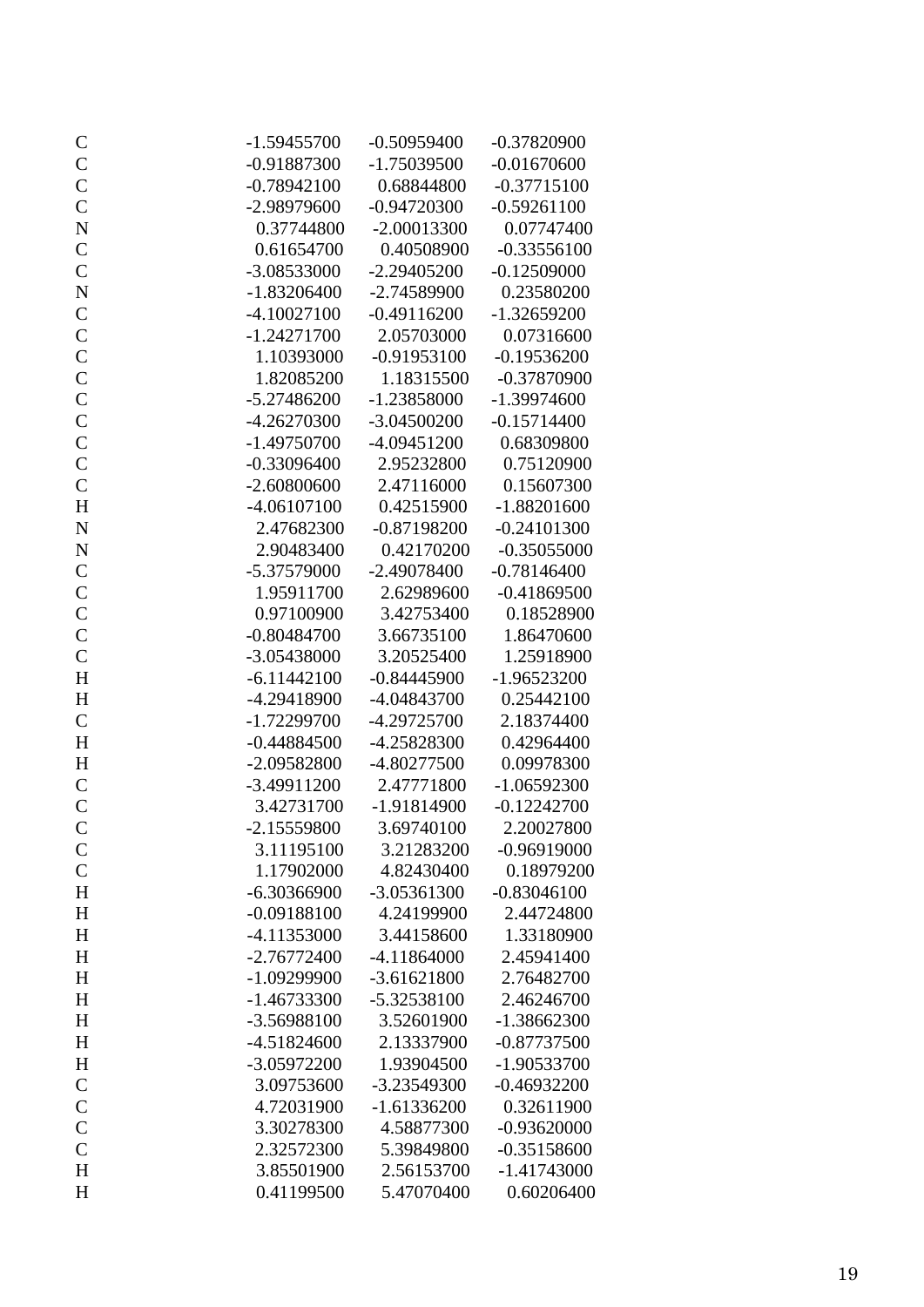| H | $-2.49685600$ | 4.21159200    | 3.09379300    |
|---|---------------|---------------|---------------|
|   |               |               |               |
| C | 4.06017800    | -4.23851800   | $-0.35128900$ |
| C | 5.67314300    | $-2.62509500$ | 0.42744800    |
| H | 2.10193100    | $-3.46895300$ | $-0.82279900$ |
| H | 4.96396700    | $-0.59023800$ | 0.58525000    |
| H | 4.19627100    | 5.02704200    | $-1.37164900$ |
| H | 2.44515900    | 6.47816500    | $-0.33168600$ |
| C | 5.34976800    | $-3.94292200$ | 0.09447000    |
| H | 3.79673700    | -5.25754600   | $-0.62125900$ |
| H | 6.67263100    | $-2.37943200$ | 0.77575400    |
| H | 6.09444600    | -4.72903800   | 0.17979700    |
|   |               |               |               |

#### Compound **4a**

|                    | - structure of the basic conformer: |               |               |
|--------------------|-------------------------------------|---------------|---------------|
| $\mathcal{C}$      | 0.21015600                          | $-1.11713400$ | $-0.39100100$ |
| $\mathsf{C}$       | $-1.20867500$                       | $-0.89142400$ | $-0.25781000$ |
| $\overline{C}$     | 1.08612300                          | $-0.05707000$ | $-0.09473400$ |
| $\overline{C}$     | 0.35806700                          | $-2.49606000$ | $-0.82235500$ |
| $\overline{\rm N}$ | $-1.82102000$                       | 0.22582500    | 0.12171100    |
| $\overline{C}$     | 0.43553300                          | 1.18170500    | 0.05622600    |
| $\overline{C}$     | $-0.94723000$                       | -3.04391300   | $-0.90924200$ |
| $\overline{N}$     | $-1.88494300$                       | $-2.06925100$ | $-0.53841400$ |
| $\overline{C}$     | 1.45343400                          | -3.28380600   | $-1.20275300$ |
| $\mathsf{C}$       | 2.53489600                          | $-0.16118400$ | 0.21540400    |
| $\overline{C}$     | $-0.96655500$                       | 1.25215400    | 0.22338200    |
| $\mathbf C$        | 0.88015200                          | 2.53602500    | 0.04937600    |
| $\mathbf C$        | 1.23465300                          | -4.58587100   | $-1.64737300$ |
| $\mathbf C$        | $-1.17446000$                       | $-4.34557100$ | $-1.35799400$ |
| $\overline{C}$     | 3.46239000                          | 0.81304600    | $-0.19872300$ |
| $\overline{C}$     | 2.97854400                          | $-1.23964700$ | 1.08295300    |
| $\overline{N}$     | $-1.25843700$                       | 2.58512900    | 0.45329600    |
| $\overline{\rm N}$ | $-0.13153900$                       | 3.35765000    | 0.29939000    |
| $\overline{C}$     | $-0.06586800$                       | $-5.11019300$ | $-1.72038000$ |
| $\mathsf{C}$       | 2.11556000                          | 2.99339700    | $-0.59874600$ |
| $\overline{C}$     | 3.18758400                          | 2.10943000    | $-0.90102600$ |
| $\overline{C}$     | 4.84411900                          | 0.60133500    | 0.10562300    |
| $\overline{C}$     | 4.37882500                          | $-1.43171600$ | 1.32206700    |
| H                  | $-2.17930600$                       | -4.74699100   | $-1.43138100$ |
| $\mathsf{C}$       | -2.49498100                         | 3.21713900    | 0.74997600    |
| $\mathbf C$        | 5.29471600                          | $-0.49518000$ | 0.78761000    |
| $\overline{C}$     | 2.13487500                          | 4.30509500    | $-1.11004500$ |
| $\overline{C}$     | 4.15905100                          | 2.56727600    | $-1.81755200$ |
| H                  | $-0.21667800$                       | $-6.12690500$ | $-2.07221800$ |
| H                  | 5.56124300                          | 1.35553500    | $-0.19413800$ |
| $\overline{C}$     | $-3.67716600$                       | 2.47293100    | 0.88407200    |
| $\overline{C}$     | $-2.52369900$                       | 4.61024800    | 0.92072700    |
| $\overline{C}$     | 3.14419400                          | 4.74654800    | $-1.95424600$ |
| $\overline{C}$     | 4.14434900                          | 3.85314900    | $-2.34519800$ |
| H                  | 1.30551900                          | 4.95876700    | $-0.86284800$ |
|                    |                                     |               |               |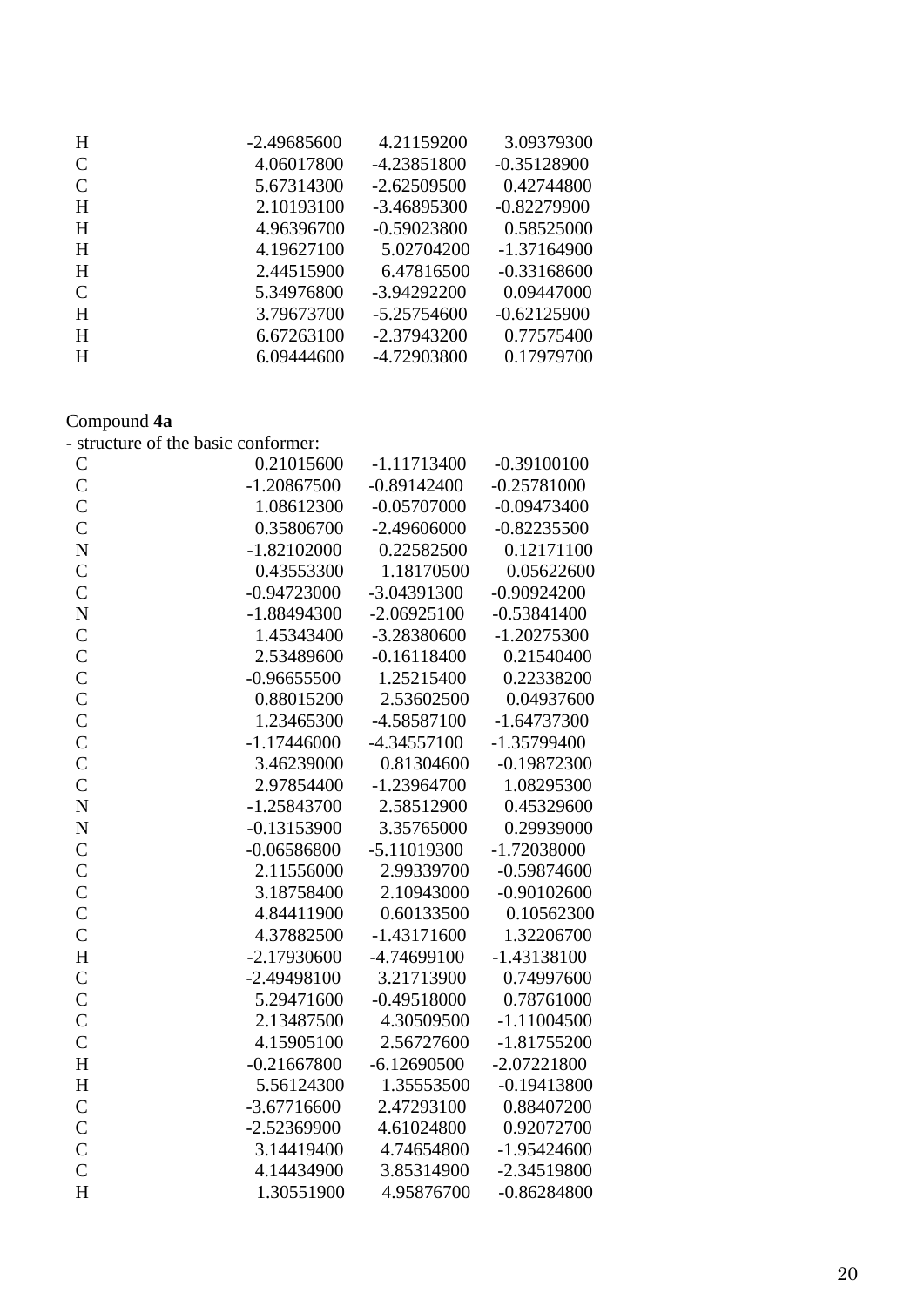| H                         | 4.94629800    | 1.88832300    | $-2.12741600$ |
|---------------------------|---------------|---------------|---------------|
| H                         | 6.35692800    | $-0.62125100$ | 0.98089300    |
| $\mathbf C$               | -4.87186500   | 3.13018200    | 1.18149200    |
| $\mathbf C$               | $-3.72636200$ | 5.24712200    | 1.21780800    |
| H                         | -3.65850800   | 1.39970900    | 0.75204600    |
| H                         | $-1.60688600$ | 5.17647400    | 0.82056500    |
| $H_{\rm}$                 | 3.12747700    | 5.76268300    | -2.33786500   |
| H                         | 4.91063600    | 4.15464700    | -3.05350300   |
| $\mathsf{C}$              | -4.90882900   | 4.51488700    | 1.35011300    |
| $H_{\rm}$                 | $-5.78147300$ | 2.54417300    | 1.28223600    |
| H                         | -3.73449900   | 6.32599200    | 1.34750200    |
| $H_{\rm}$                 | -5.84379100   | 5.01669600    | 1.58211300    |
| $\mathbf C$               | -3.29910000   | $-2.25103800$ | $-0.47986700$ |
| $\mathsf{C}$              | $-4.14682300$ | $-1.42282000$ | $-1.22414700$ |
| H                         | -3.72389700   | $-0.63966500$ | $-1.84358800$ |
| $\mathbf C$               | -5.52735200   | $-1.61201500$ | $-1.15986400$ |
| H                         | $-6.18286200$ | $-0.96547200$ | -1.73632800   |
| $\mathsf{C}$              | $-6.06472300$ | $-2.63278000$ | $-0.37129500$ |
| H                         | $-7.14001000$ | -2.78083700   | $-0.33016600$ |
| $\mathbf C$               | $-5.21464300$ | $-3.46092000$ | 0.36459600    |
| $\boldsymbol{\mathrm{H}}$ | $-5.62454900$ | $-4.25316500$ | 0.98446200    |
| $\mathsf{C}$              | $-3.83316200$ | $-3.26740300$ | 0.32036200    |
| H                         | $-3.16948900$ | -3.89408500   | 0.90800700    |
| $\mathsf{C}$              | 2.08828500    | $-2.09419000$ | 1.79624400    |
| $\mathsf{C}$              | 2.55043600    | -3.10448900   | 2.61254600    |
| H                         | 1.83680400    | $-3.72449600$ | 3.14801700    |
| $\mathbf C$               | 4.82999400    | $-2.50087400$ | 2.14118300    |
| $\mathsf{C}$              | 3.93562200    | $-3.33524100$ | 2.76976600    |
| H                         | 4.28592500    | -4.14538300   | 3.40291200    |
| H                         | 5.90073100    | $-2.62609500$ | 2.28144100    |
| H                         | 1.02149300    | $-1.93627200$ | 1.72359500    |
| H                         | 2.46025200    | -2.88335300   | $-1.15770100$ |
| H                         | 2.07983700    | $-5.20128000$ | $-1.94153600$ |

#### Compound **4a**

| $\overline{C}$ | $-0.18498400$ | $-1.19851700$ | $-0.54143400$ |
|----------------|---------------|---------------|---------------|
| $\overline{C}$ | 1.19996100    | $-0.93317500$ | $-0.17132400$ |
| $\mathsf{C}$   | -1.09870300   | $-0.08453400$ | $-0.40048000$ |
| $\overline{C}$ | $-0.17324700$ | $-2.64711000$ | $-0.85485900$ |
| N              | 1.81802700    | 0.22139700    | 0.00453200    |
| $\mathsf{C}$   | $-0.40997800$ | 1.17751000    | $-0.34594500$ |
| $\overline{C}$ | 1.09546700    | $-3.15823000$ | $-0.45214800$ |
| N              | 1.89580300    | $-2.11438800$ | $-0.01373700$ |
| $\mathsf{C}$   | $-0.95652400$ | $-3.54232200$ | $-1.61043600$ |
| $\mathcal{C}$  | $-2.52186600$ | $-0.10307300$ | 0.08091500    |
| $\mathcal{C}$  | 0.99822200    | 1.24900400    | $-0.20638700$ |
| $\mathsf{C}$   | $-0.79547600$ | 2.55900100    | $-0.38809500$ |
| $\mathcal{C}$  | $-0.58457800$ | -4.87428100   | -1.76983700   |
| $\mathsf{C}$   | 1.47240100    | $-4.49779500$ | $-0.56616400$ |
|                |               |               |               |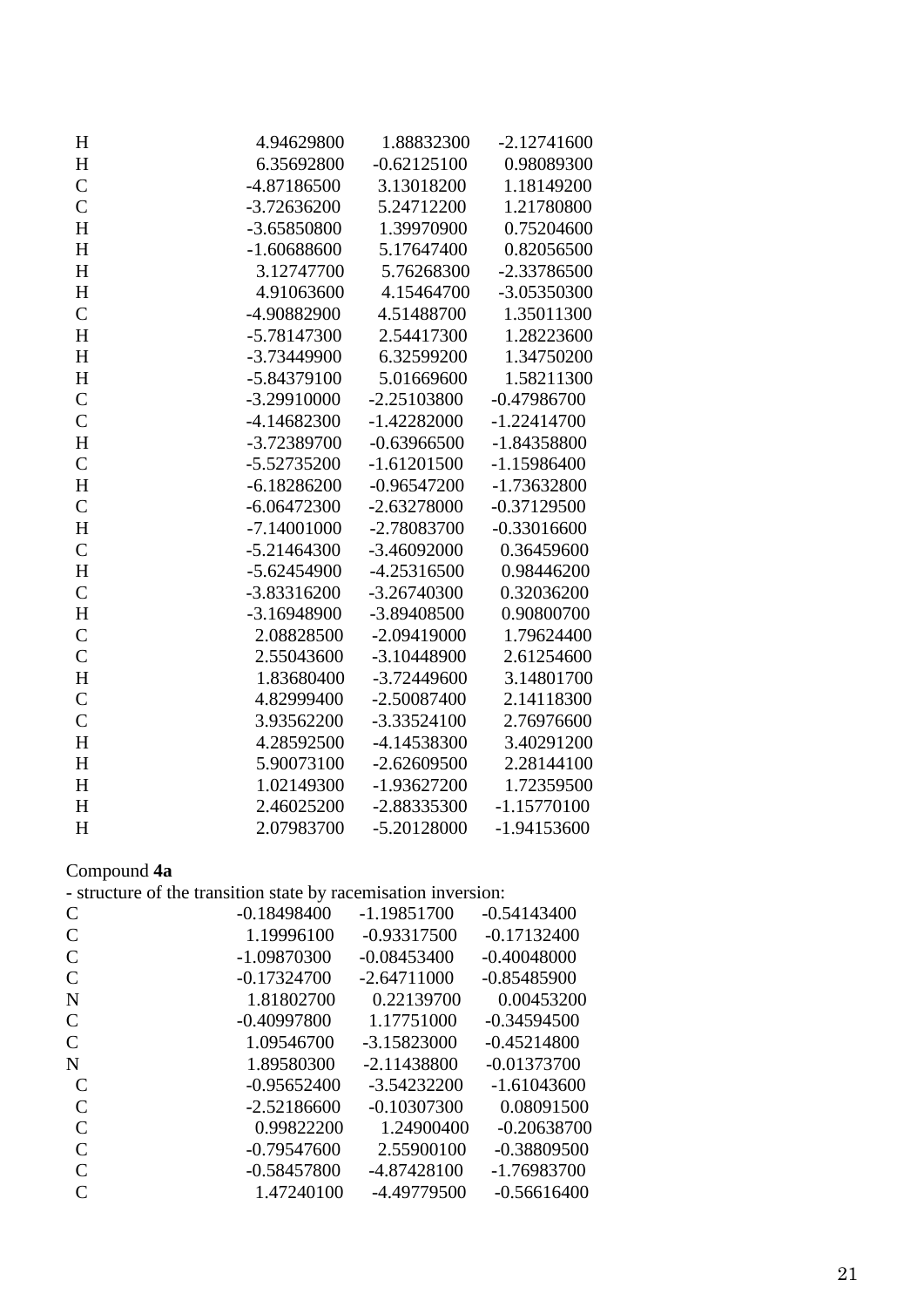| $\mathsf{C}$                 | $-3.15053900$ | 1.04515200    | 0.63709100    |
|------------------------------|---------------|---------------|---------------|
| $\mathcal{C}$                | $-3.28476600$ | $-1.32630500$ | 0.30644100    |
| $\overline{\bf N}$           | 1.35932800    | 2.57595000    | $-0.21083600$ |
|                              | 0.25185800    | 3.36786800    | $-0.33417300$ |
| $\mathbf N$<br>$\mathcal{C}$ | 0.60205400    | -5.36798400   | $-1.21146100$ |
|                              | $-2.13337000$ | 3.11319500    | $-0.51821500$ |
| $\mathcal{C}$                |               |               | 0.02214200    |
| $\mathbf{C}$                 | $-3.21654900$ | 2.40115600    |               |
| $\mathcal{C}$                | -3.95992900   | 0.87882900    | 1.80481600    |
| $\mathcal{C}$                | -4.07845300   | $-1.48676500$ | 1.48874700    |
| $\mathbf H$                  | 2.43634900    | -4.83028500   | $-0.19650300$ |
| $\mathsf{C}$                 | 2.63709400    | 3.17929800    | $-0.07247800$ |
| $\mathbf{C}$                 | $-4.29144000$ | $-0.34952100$ | 2.31185400    |
| $\mathcal{C}$                | $-2.33140100$ | 4.37349100    | $-1.10410900$ |
| $\mathbf C$                  | -4.49658000   | 2.98930900    | $-0.05663200$ |
| $\mathbf H$                  | 0.86782400    | $-6.41521100$ | -1.32393000   |
| $\mathbf H$                  | -4.27970400   | 1.77965500    | 2.31871000    |
| $\mathcal{C}$                | 3.81498900    | 2.44641000    | $-0.27788000$ |
| $\mathcal{C}$                | 2.70870500    | 4.54079400    | 0.25886400    |
| $\mathcal{C}$                | $-3.60017700$ | 4.93762700    | $-1.16789000$ |
| $\mathcal{C}$                | -4.68963900   | 4.23731000    | $-0.64194600$ |
| $H_{\rm}$                    | $-1.47023700$ | 4.89876300    | $-1.50363900$ |
| $H_{\rm}$                    | -5.35332500   | 2.44501700    | 0.32720300    |
| $\boldsymbol{\mathrm{H}}$    | -4.82907800   | $-0.44559300$ | 3.25092600    |
| $\mathsf{C}$                 | 5.05041400    | 3.08113700    | $-0.14341400$ |
| $\mathsf{C}$                 | 3.95103300    | 5.15943400    | 0.38052400    |
| $\boldsymbol{\mathrm{H}}$    | 3.76216500    | 1.39546700    | $-0.52720000$ |
| $H_{\rm}$                    | 1.79309900    | 5.09777800    | 0.41338800    |
| $\mathbf H$                  | $-3.74156300$ | 5.91040600    | $-1.63007800$ |
| $\mathbf H$                  | $-5.69046400$ | 4.65632700    | $-0.69528000$ |
| $\mathbf C$                  | 5.12975500    | 4.43586700    | 0.18275600    |
| $H_{\rm}$                    | 5.95754400    | 2.50456900    | $-0.30292800$ |
| H                            | 3.99404900    | 6.21443500    | 0.63724800    |
| $H_{\rm}$                    | 6.09610900    | 4.92177400    | 0.28235900    |
| $\mathsf{C}$                 | 3.27670300    | -2.20919900   | 0.34832600    |
| $\mathbf C$                  | 3.66673600    | $-1.94154200$ | 1.66362000    |
| $\mathbf H$                  | 2.91755700    | $-1.65880500$ | 2.39622000    |
| $\mathbf C$                  | 5.01231000    | $-2.04118300$ | 2.01858800    |
| $H_{\rm}$                    | 5.31531400    | $-1.83034100$ | 3.04012800    |
| $\mathsf{C}$                 | 5.96408400    | $-2.41718600$ | 1.06725600    |
| $H_{\rm}$                    | 7.01033000    | -2.49878900   | 1.34789600    |
| $\mathsf{C}$                 | 5.56928200    | $-2.68706700$ | $-0.24517100$ |
| $H_{\rm}$                    | 6.30606700    | -2.97603500   | $-0.98916400$ |
| $\mathsf{C}$                 | 4.22632700    | -2.57814900   | $-0.60997100$ |
| H                            | 3.91139400    | $-2.77515300$ | $-1.63012700$ |
| $\mathbf C$                  | -3.45985700   | $-2.28641500$ | $-0.70864500$ |
| $\mathbf C$                  | $-4.21431400$ | -3.42978800   | $-0.51402700$ |
| $H_{\rm}$                    | -4.35301600   | -4.12957700   | -1.33332900   |
| $\mathsf{C}$                 | -4.76798400   | $-2.70452500$ | 1.71265500    |
| $\mathsf{C}$                 | $-4.82126200$ | $-3.67600100$ | 0.73334900    |
| H                            | -5.38438100   | -4.59045600   | 0.89618100    |
|                              |               |               |               |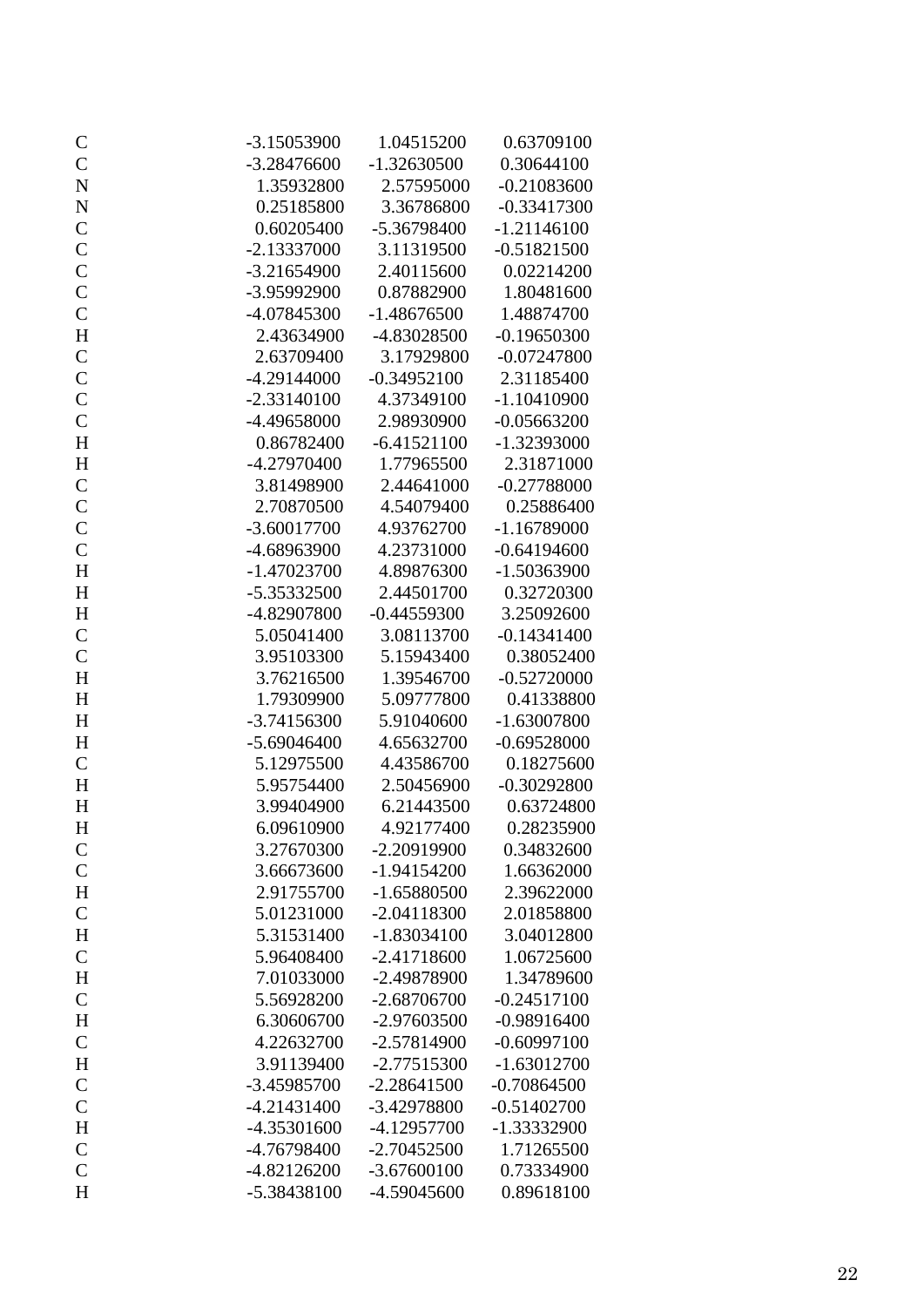| -5.32192000   | -2.82308900 | 2.64053800    |
|---------------|-------------|---------------|
| -3.08136300   | -2.04470900 | $-1.69145300$ |
| -1.83878000   | -3.21399800 | $-2.12759800$ |
| $-1.22259600$ | -5.53107600 | -2.35404900   |
|               |             |               |

Compound **5a**

- structure of the basic conformer:

| $\mathsf{C}$       | 0.40347800    | $-0.68184200$ | $-0.29647200$ |
|--------------------|---------------|---------------|---------------|
| $\mathsf{C}$       | $-0.94167500$ | $-1.21081500$ | $-0.19043500$ |
| $\mathbf C$        | 0.57693600    | 0.68660900    | 0.00858500    |
| $\mathsf{C}$       | 1.25429800    | $-1.81876800$ | $-0.61466000$ |
| $\mathbf N$        | $-2.06816500$ | $-0.55632400$ | 0.07073500    |
| $\mathsf C$        | $-0.62620900$ | 1.41787600    | 0.02213300    |
| $\mathbf C$        | 0.42715900    | $-2.95660400$ | $-0.59533200$ |
| $\overline{\bf N}$ | $-0.89169700$ | $-2.58640200$ | $-0.32580300$ |
| $\mathbf C$        | 2.62208400    | $-1.96585200$ | $-1.02333700$ |
| $\mathbf C$        | 1.80464400    | 1.35496600    | 0.51670600    |
| $\mathbf C$        | $-1.87774700$ | 0.76756800    | 0.09691900    |
| $\mathbf C$        | $-0.93182400$ | 2.80921600    | $-0.04867100$ |
| $\mathbf C$        | 3.10808800    | $-3.29722100$ | $-1.26822100$ |
| $\mathsf{C}$       | 0.89740200    | $-4.26025700$ | $-0.85876200$ |
| $\mathsf{C}$       | 2.15083000    | 2.66765200    | 0.14881700    |
| $\mathsf{C}$       | 2.58971500    | 0.67164600    | 1.53243100    |
| $\mathbf N$        | $-2.82713400$ | 1.76927600    | 0.19773500    |
| $\mathbf N$        | $-2.23951100$ | 3.00449900    | 0.06239400    |
| $\mathbf C$        | 2.22799300    | $-4.41473000$ | $-1.16117300$ |
| $\mathbf C$        | $-0.03352700$ | 3.81664000    | $-0.62469000$ |
| $\mathbf C$        | 1.36993200    | 3.61389900    | $-0.71184400$ |
| $\mathsf{C}$       | 3.36561200    | 3.21907300    | 0.66439000    |
| $\mathsf{C}$       | 3.81659500    | 1.25324000    | 1.99265000    |
| H                  | 0.22442100    | $-5.10970400$ | $-0.82267900$ |
| $\mathbf C$        | $-4.23264300$ | 1.68741400    | 0.37797200    |
| $\mathbf C$        | 4.18988500    | 2.53043000    | 1.51114600    |
| $\mathbf C$        | $-0.61564700$ | 4.92316200    | $-1.27118100$ |
| $\mathsf{C}$       | 2.09786600    | 4.48489300    | $-1.54970200$ |
| H                  | 2.62522500    | $-5.40674500$ | $-1.35941800$ |
| $H_{\rm}$          | 3.62790600    | 4.23460400    | 0.39301200    |
| $\mathbf C$        | -4.90335800   | 0.45690200    | 0.30882200    |
| $\mathsf{C}$       | -4.95450500   | 2.86410700    | 0.63201400    |
| $\mathcal{C}$      | 0.13927500    | 5.79909900    | $-2.03950600$ |
| $\mathcal{C}$      | 1.50398400    | 5.55429300    | $-2.21084600$ |
| H                  | $-1.68935200$ | 5.05331200    | $-1.18895700$ |
| H                  | 3.16035600    | 4.31237500    | $-1.68676900$ |
| H                  | 5.11112900    | 2.98393300    | 1.86772000    |
| $\mathsf{C}$       | $-6.28611100$ | 0.41832800    | 0.49384300    |
| $\mathsf{C}$       | $-6.33484800$ | 2.80488500    | 0.80948000    |
| H                  | -4.34847600   | $-0.45176100$ | 0.11816100    |
| H                  | $-4.42814000$ | 3.80843800    | 0.68739400    |
| H                  | $-0.33852800$ | 6.64084200    | $-2.53264100$ |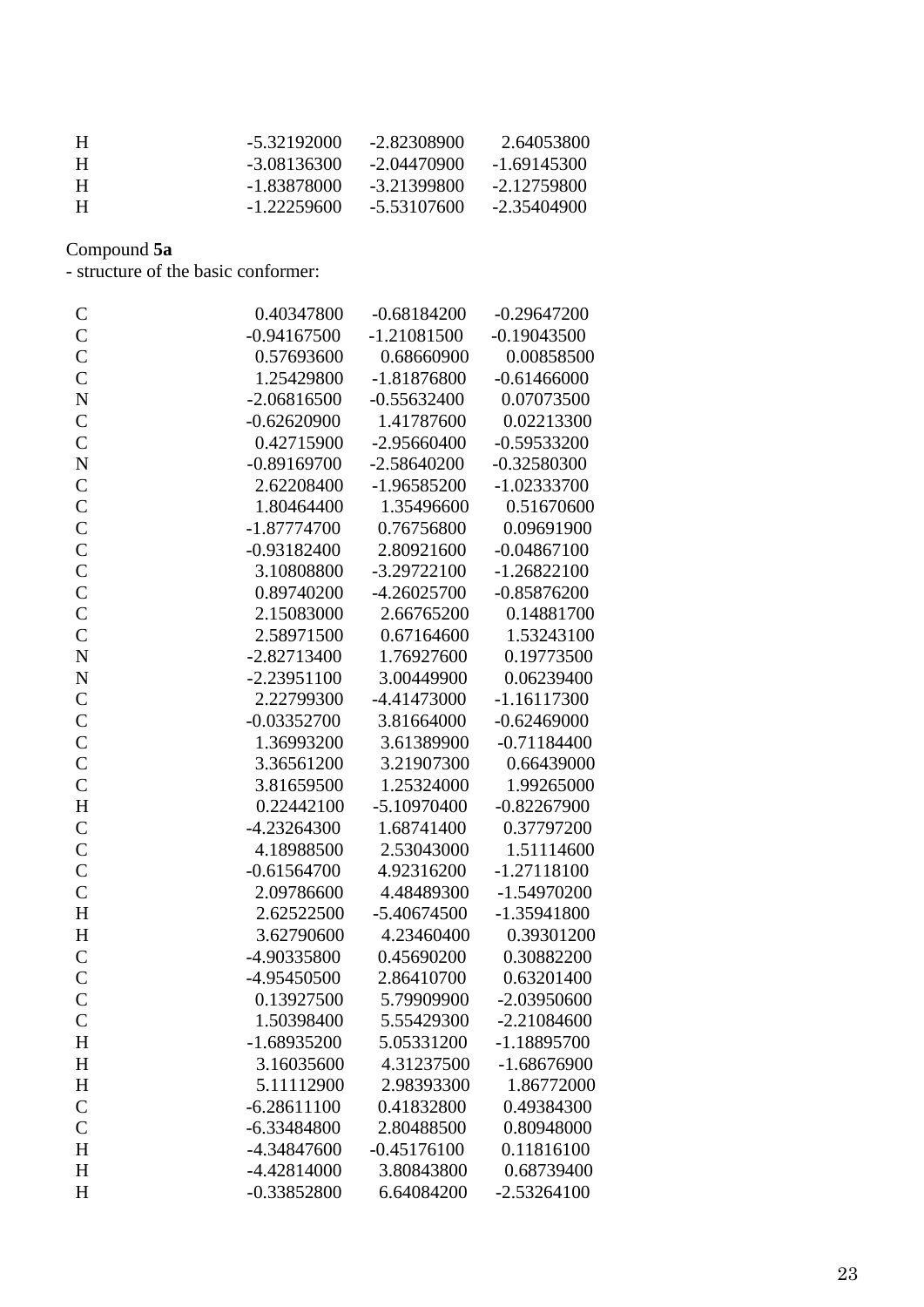| $H_{\rm}$     | 2.10439700    | 6.19272700    | $-2.85253300$ |
|---------------|---------------|---------------|---------------|
| $\mathbf C$   | $-7.01140600$ | 1.58424600    | 0.74280600    |
| $H_{\rm}$     | $-6.79612000$ | $-0.53970400$ | 0.43908000    |
| H             | $-6.88219800$ | 3.72289900    | 1.00561600    |
| $H_{\rm}$     | $-8.08753300$ | 1.54342200    | 0.88452800    |
| $\mathbf C$   | $-2.01082700$ | $-3.46991600$ | $-0.23251000$ |
| $\mathbf C$   | $-3.07246800$ | $-3.35274600$ | $-1.13572500$ |
| $\mathbf H$   | -3.03977500   | $-2.58944300$ | -1.90589000   |
| $\mathsf{C}$  | $-4.16122700$ | -4.21916800   | $-1.03563900$ |
| $\mathbf H$   | -4.98625300   | $-4.12556400$ | -1.73594800   |
| $\mathsf{C}$  | $-4.18620100$ | $-5.20912800$ | $-0.04962000$ |
| $H_{\rm}$     | $-5.03292600$ | $-5.88584100$ | 0.02082100    |
| $\mathbf C$   | $-3.12076900$ | -5.32591300   | 0.84554500    |
| $\mathbf H$   | $-3.13605500$ | $-6.09003800$ | 1.61733800    |
| $\mathbf C$   | $-2.03513200$ | -4.45239700   | 0.76270800    |
| $H_{\rm}$     | $-1.21264800$ | -4.52305200   | 1.46791500    |
| $\mathbf C$   | 2.17704400    | $-0.53288500$ | 2.17195300    |
| $\mathbf C$   | 2.95259400    | $-1.14730500$ | 3.13219500    |
| $H_{\rm}$     | 2.59379000    | $-2.05827500$ | 3.60323300    |
| $\mathbf C$   | 4.61094200    | 0.58539500    | 2.96222500    |
| $\mathbf C$   | 4.19749800    | $-0.60253300$ | 3.51836800    |
| $H_{\rm}$     | 4.80563100    | $-1.10474000$ | 4.26530900    |
| $H_{\rm}$     | 5.54414500    | 1.04936000    | 3.27184300    |
| $H_{\rm}$     | 1.22092100    | $-0.97043100$ | 1.92502000    |
| $\mathcal{C}$ | 3.50813300    | $-0.88315500$ | $-1.25944800$ |
| $\mathsf{C}$  | 4.45953300    | -3.48319300   | $-1.66035800$ |
| $\mathbf C$   | 5.30294400    | $-2.40934400$ | $-1.84703100$ |
| $H_{\rm}$     | 6.33320600    | $-2.56628300$ | $-2.15376700$ |
| $\mathbf C$   | 4.81202100    | $-1.09845000$ | $-1.65952800$ |
| H             | 5.46479200    | $-0.24790800$ | $-1.83673300$ |
| H             | 3.15096700    | 0.13167500    | $-1.14071500$ |
| H             | 4.81450300    | -4.49732200   | $-1.82848100$ |

#### Compound **5a**

| C             | $-0.54468000$ | $-0.65141300$ | $-0.33111900$ |
|---------------|---------------|---------------|---------------|
| C             | 0.71543800    | $-1.34685900$ | $-0.09331800$ |
| C             | $-0.44834300$ | 0.79419200    | $-0.29858600$ |
| $\mathsf{C}$  | $-1.55394800$ | -1.71643500   | $-0.17279700$ |
| N             | 1.95277300    | $-0.92093400$ | $-0.27788900$ |
| $\mathcal{C}$ | 0.89316600    | 1.27541500    | $-0.38782900$ |
| $\mathsf{C}$  | $-0.89954700$ | $-2.80116700$ | 0.44864300    |
| N             | 0.47201600    | $-2.59477400$ | 0.44229500    |
| $\mathsf{C}$  | $-2.86745600$ | $-2.03488500$ | $-0.68938100$ |
| $\mathcal{C}$ | $-1.50583000$ | 1.71962200    | 0.18934300    |
| $\mathcal{C}$ | 1.98796500    | 0.38877200    | $-0.52457500$ |
| $\mathcal{C}$ | 1.51814900    | 2.56295900    | $-0.34738700$ |
| $\mathcal{C}$ | -3.57898700   | $-3.14714500$ | $-0.11186100$ |
| C             | $-1.57039900$ | $-3.90644700$ | 1.01608600    |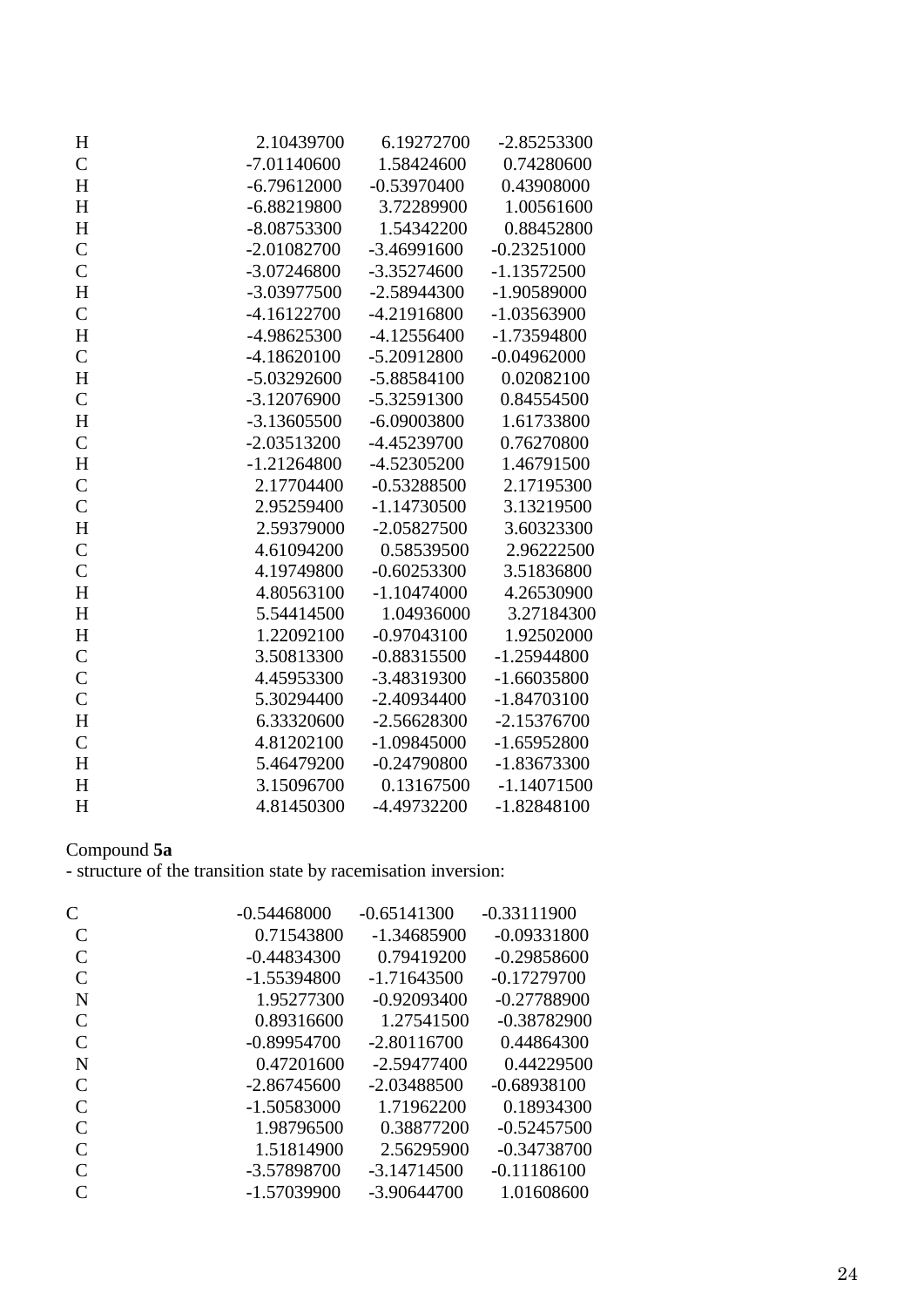| $\mathsf{C}$              | $-1.20859400$ | 2.80048600    | 1.06789700    |
|---------------------------|---------------|---------------|---------------|
| $\mathcal{C}$             | $-2.93127500$ | 1.52214100    | $-0.01518000$ |
| $\mathbf N$               | 3.12036800    | 1.14743700    | $-0.70477500$ |
| $\mathbf N$               | 2.82421600    | 2.47703100    | $-0.56936100$ |
|                           | $-2.92260900$ | $-4.01273600$ | 0.81192600    |
| $\frac{C}{C}$             | 0.94242600    | 3.84478700    | 0.03812800    |
| $\mathcal{C}$             | $-0.23399300$ | 3.90458700    | 0.82323800    |
| $\mathcal{C}$             | $-2.11261100$ | 2.98005600    | 2.16932900    |
| $\mathbf{C}$              | $-3.86771700$ | 1.83198500    | 1.02307300    |
| $\mathbf H$               | $-1.02168900$ | -4.63833700   | 1.59863700    |
| $\mathbf C$               | 4.46604600    | 0.73883200    | $-0.88145500$ |
| $\mathcal{C}$             | -3.35963400   | 2.41689400    | 2.21533000    |
| $\mathbf C$               | 1.65340200    | 5.01758600    | $-0.26826000$ |
| $\mathbf C$               | $-0.63622300$ | 5.18815300    | 1.26600000    |
| $H_{\rm}$                 | $-3.48306700$ | -4.83018000   | 1.25733300    |
| $\boldsymbol{\mathrm{H}}$ | $-1.77255300$ | 3.58881300    | 3.00062000    |
|                           | 4.77088100    | $-0.55376800$ | -1.33188700   |
| $\frac{C}{C}$             | 5.49834400    | 1.65176900    | $-0.62031500$ |
| $\mathcal{C}$             | 1.23830600    | 6.25997000    | 0.19111000    |
| $\mathsf{C}$              | 0.08313200    | 6.34051600    | 0.97137200    |
| H                         | 2.55196000    | 4.92587000    | $-0.86845500$ |
| $H_{\rm}$                 | $-1.56327900$ | 5.29393700    | 1.81585400    |
| $H_{\rm}$                 | -3.99951500   | 2.54250200    | 3.08419200    |
| $\mathbf C$               | 6.10467100    | $-0.92388700$ | $-1.50563200$ |
| $\mathsf{C}$              | 6.82443300    | 1.26795000    | $-0.80906800$ |
| H                         | 3.97616700    | $-1.26034100$ | $-1.53164400$ |
| H                         | 5.25072800    | 2.64818500    | $-0.27632300$ |
| H                         | 1.80101400    | 7.15362700    | $-0.06284300$ |
| $H_{\rm}$                 | $-0.27505700$ | 7.30071600    | 1.33159200    |
| $\mathbf C$               | 7.13771800    | $-0.02056500$ | $-1.24912300$ |
| H                         | 6.33181700    | $-1.92830400$ | $-1.85233000$ |
| H                         | 7.61685500    | 1.98267000    | $-0.60414700$ |
| $H_{\rm}$                 | 8.17334200    | $-0.31600700$ | $-1.39055700$ |
| $\mathcal{C}$             | 1.46777500    | $-3.52643100$ | 0.87028000    |
| $\mathbf C$               | 2.35549900    | $-3.18011400$ | 1.89423300    |
| H                         | 2.28701800    | $-2.20064200$ | 2.35502800    |
| $\mathbf C$               | 3.31937400    | -4.09811300   | 2.31044800    |
| H                         | 4.01016800    | $-3.82702200$ | 3.10359600    |
| $\mathbf C$               | 3.39098800    | -5.36200300   | 1.71855400    |
| $H_{\rm}$                 | 4.13954300    | $-6.07615900$ | 2.04961000    |
| $\mathsf{C}$              | 2.49948800    | -5.70480900   | 0.69985100    |
| $H_{\rm}$                 | 2.55297900    | $-6.68397900$ | 0.23275500    |
| $\mathsf{C}$              | 1.54120000    | -4.78664300   | 0.26741300    |
| $H_{\rm}$                 | 0.85577600    | -5.03901900   | $-0.53565900$ |
| $\mathsf{C}$              | $-3.44074300$ | 1.31042900    | $-1.31466600$ |
| $\mathsf{C}$              | -4.80258600   | 1.31648900    | -1.55959700   |
| $H_{\rm}$                 | $-5.16493400$ | 1.20577900    | $-2.57717000$ |
| $\mathcal{C}$             | $-5.25504900$ | 1.70808300    | 0.77644900    |
| $\mathsf{C}$              | -5.71996600   | 1.45875000    | $-0.50038400$ |
| H                         | $-6.78771300$ | 1.42164100    | $-0.69703000$ |
|                           |               |               |               |